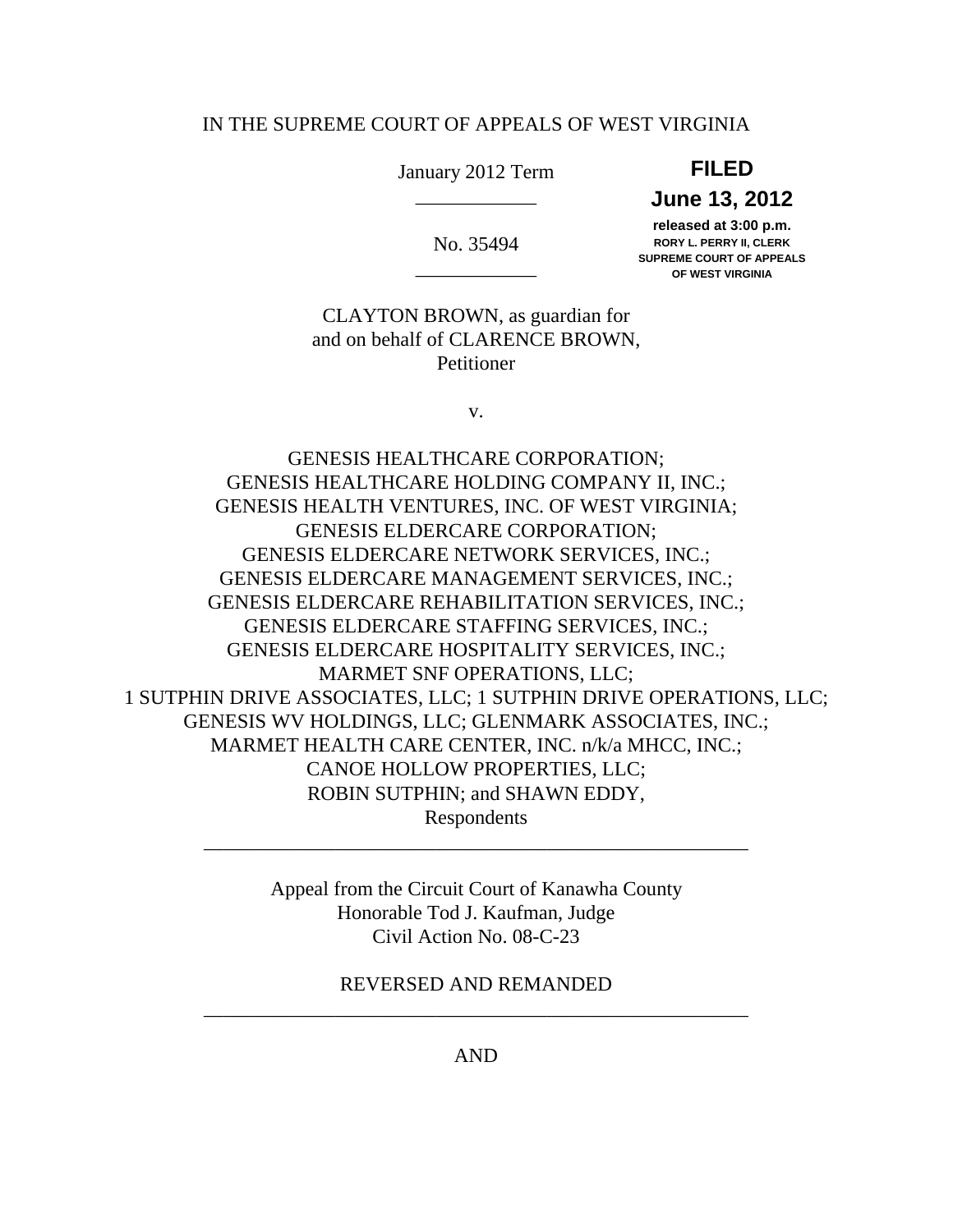\_\_\_\_\_\_\_\_\_\_\_\_ No. 35546

\_\_\_\_\_\_\_\_\_\_\_\_

### JEFFREY TAYLOR, personal representative of the ESTATE OF LEO TAYLOR, Petitioner

v.

 MHCC, INC., f/k/a MARMET HEALTH CARE CENTER; CANOE HOLLOW PROPERTIES, LLC; MARMET HEALTH CARE CENTER; GLENMARK ASSOCIATES, INC.; GLENMARK LIMITED LIABILITY COMPANY I; GLENMARK PROPERTIES, INC.; GENESIS HEALTHCARE CORPORATION; GENESIS HEALTH VENTURES OF WEST VIRGINIA, INC.; GENESIS HEALTH VENTURES OF WEST VIRGINIA, LP; GENESIS ELDERCARE NETWORK SERVICES, INC.; GENESIS ELDERCARE MANAGEMENT SERVICES, INC; GENESIS ELDERCARE REHABILITATION SERVICES, INC.; GENESIS ELDERCARE STAFFING SERVICES, INC.; GENESIS ELDERCARE PHYSICIAN SERVICES, INC.; GENESIS ELDERCARE HOSPITALITY SERVICES, INC.; HORIZON ASSOCIATES, INC.; HORIZON MOBILE, INC.; HORIZON REHABILITATION, INC.; GMA PARTNERSHIP HOLDING COMPANY, INC.; GMA – MADISON, INC.; GMA – BRIGHTWOOD, INC.; HELSTAT, INC.; FORMATION CAPITAL, INC.; FC-GEN ACQUISITION, INC.; GEN ACQUISITION CORPORATION; AND JER PARTNERS, LLC, GENESIS HEALTHCARE CORPORATION d/b/a GENESIS ELDERCARE CORPORATION; Respondents

> Appeal from the Circuit Court of Kanawha County Honorable James C. Stucky, Judge Civil Action No. 09-C-128

\_\_\_\_\_\_\_\_\_\_\_\_\_\_\_\_\_\_\_\_\_\_\_\_\_\_\_\_\_\_\_\_\_\_\_\_\_\_\_\_\_\_\_\_\_\_\_\_\_\_\_\_\_\_

 REVERSED AND REMANDED \_\_\_\_\_\_\_\_\_\_\_\_\_\_\_\_\_\_\_\_\_\_\_\_\_\_\_\_\_\_\_\_\_\_\_\_\_\_\_\_\_\_\_\_\_\_\_\_\_\_\_\_\_\_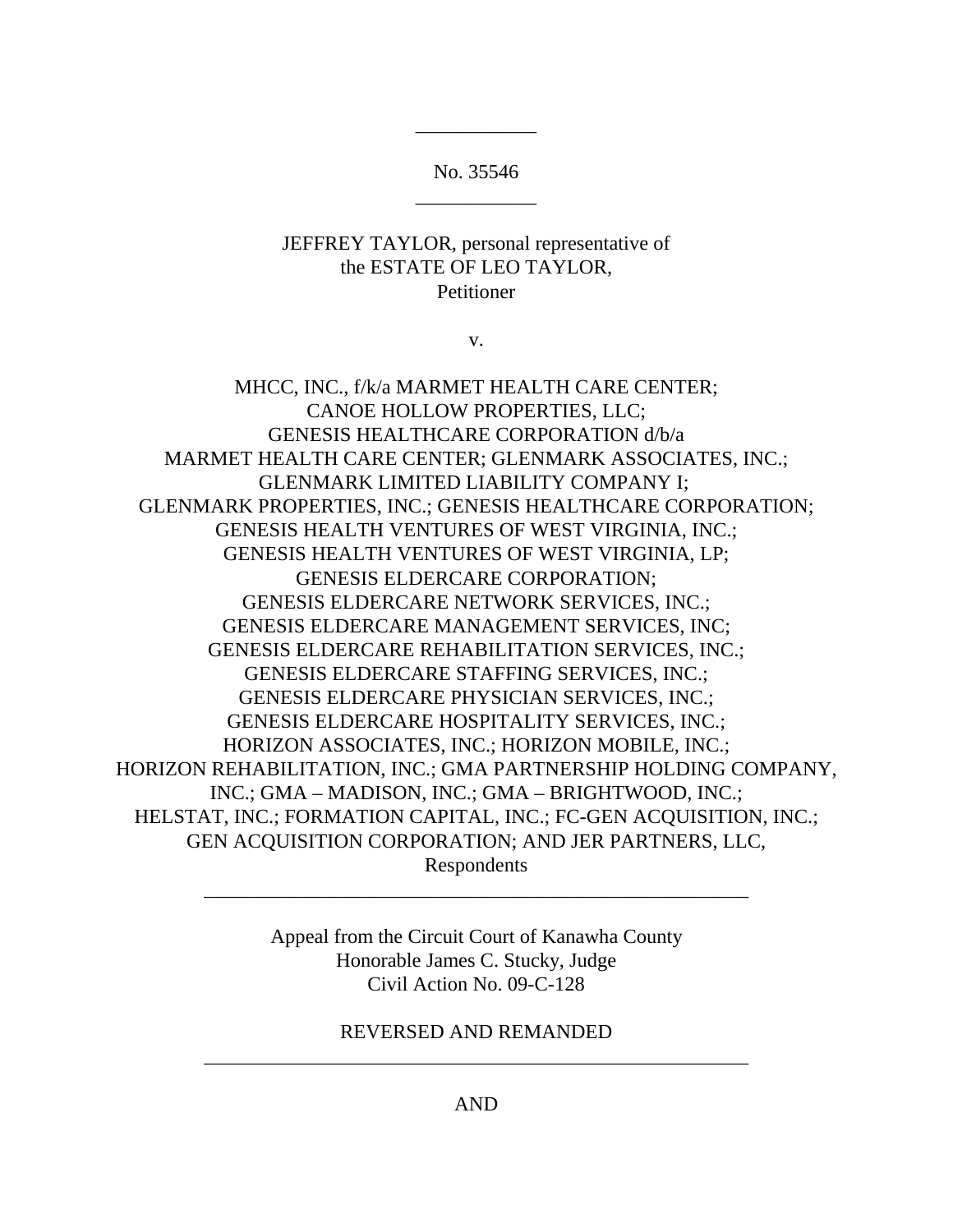\_\_\_\_\_\_\_\_\_\_\_\_ No. 35635

\_\_\_\_\_\_\_\_\_\_\_\_

## SHARON A. MARCHIO, Executrix of the Estate of Pauline Virginia Willett, Petitioner

v.

## CLARKSBURG NURSING & REHABILITATION CENTER, INC., a West Virginia Corporation, d/b/a Clarksburg Continuous Care Center; SHEILA K. CLARK, Executive Director of Clarksburg Nursing & Rehabilitation Center, Inc., d/b/a Clarksburg Continuous Care Center; JOHN/JANE DOE #1; and JENNIFER MCWHORTER, Respondents

 Certified Question from the Circuit Court of Harrison County Honorable James A. Matish, Judge Civil Action No. 08-C-334-3

\_\_\_\_\_\_\_\_\_\_\_\_\_\_\_\_\_\_\_\_\_\_\_\_\_\_\_\_\_\_\_\_\_\_\_\_\_\_\_\_\_\_\_\_\_\_\_\_\_\_\_\_\_\_

# \_\_\_\_\_\_\_\_\_\_\_\_\_\_\_\_\_\_\_\_\_\_\_\_\_\_\_\_\_\_\_\_\_\_\_\_\_\_\_\_\_\_\_\_\_\_\_\_\_\_\_\_\_\_ CERTIFIED QUESTION ANSWERED

 Submitted Following Remand: June 6, 2012 Filed: June 13, 2012

James B. McHugh, Esq. Michael J. Fuller, Esq. D. Bryant Chaffin, Esq. McHugh Fuller Law Group, PLLC Harry G. Deitzler, Esq. Hill, Peterson, Carper, Bee & Deitzler, PLLC Charleston, West Virginia Ryan Brown, Esq. Attorneys for Petitioner Clayton Brown Justin D. Jack, Esq. James B. McHugh, Esq. Shawn P. George, Esq. Michael J. Fuller, Esq. George & Lorensen PLLC D. Bryant Chaffin, Esq. Charleston, West Virginia Harry G. Deitzler, Esq. The Properties, LLC, and Robin Sutphin & Deitzler, PLLC Mark A. Robinson, Esq.

McHugh Fuller Law Group, PLLC Attorney for Respondents Marmet Health Hattiesburg, Mississippi Care Center, Inc., Canoe Hollow

> Ryan Brown, Esq. Justin D. Jack, Esq. Flaherty Sensabaugh Bonasso PLLC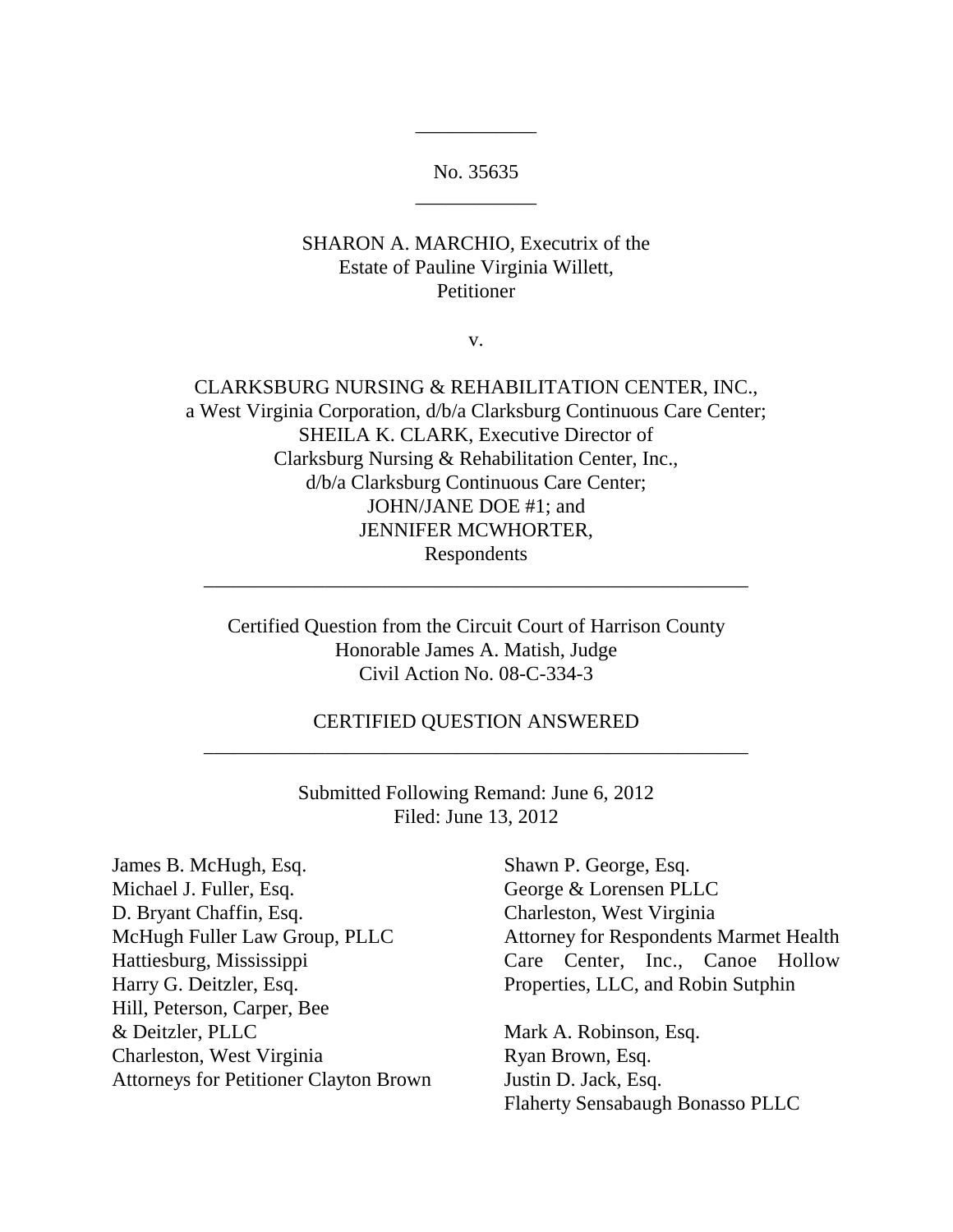Andrew L. Paternostro, Esq. Jeff D. Stewart, Esq. The Bell Law Firm, PLLC Charleston, West Virginia Attorneys for Petitioner Jeffrey Taylor

 Frank E. Simmerman, Jr., Esq. Chad L. Taylor, Esq. Simmerman Law Office, PLLC Clarksburg, West Virginia Attorneys for Petitioner Sharon A. Marchio

 Christopher J. Regan, Esq. Bordas & Bordas, PLLC Wheeling, West Virginia Attorney for *Amicus Curiae*  West Virginia Association for Justice

 Charleston, West Virginia Attorneys for Respondents Clarksburg Nursing & Rehabilitation Center, Inc., Sheila K. Clark, John/Jane Doe #1, and Jennifer McWhorter

 Ancil G. Ramey, Esq. Steptoe & Johnson, PLLC Charleston, West Virginia Attorney for *Amicus Curiae* West Virginia Health Care Association

 Elizabeth S. Lawton, Esq. Shuman, McCuskey & Slicer, PLLC Charleston, West Virginia Marc James Ayers, Esq. Christopher C. Puri, Esq. Bradley Arant Boult Cummings LLP Attorneys for *Amicus Curiae* American Health Care Association Birmingham, Alabama

CHIEF JUSTICE KETCHUM delivered the Opinion of the Court.

JUSTICE BENJAMIN, deeming himself disqualified, did not participate.

JUDGE GAUJOT, sitting by temporary assignment.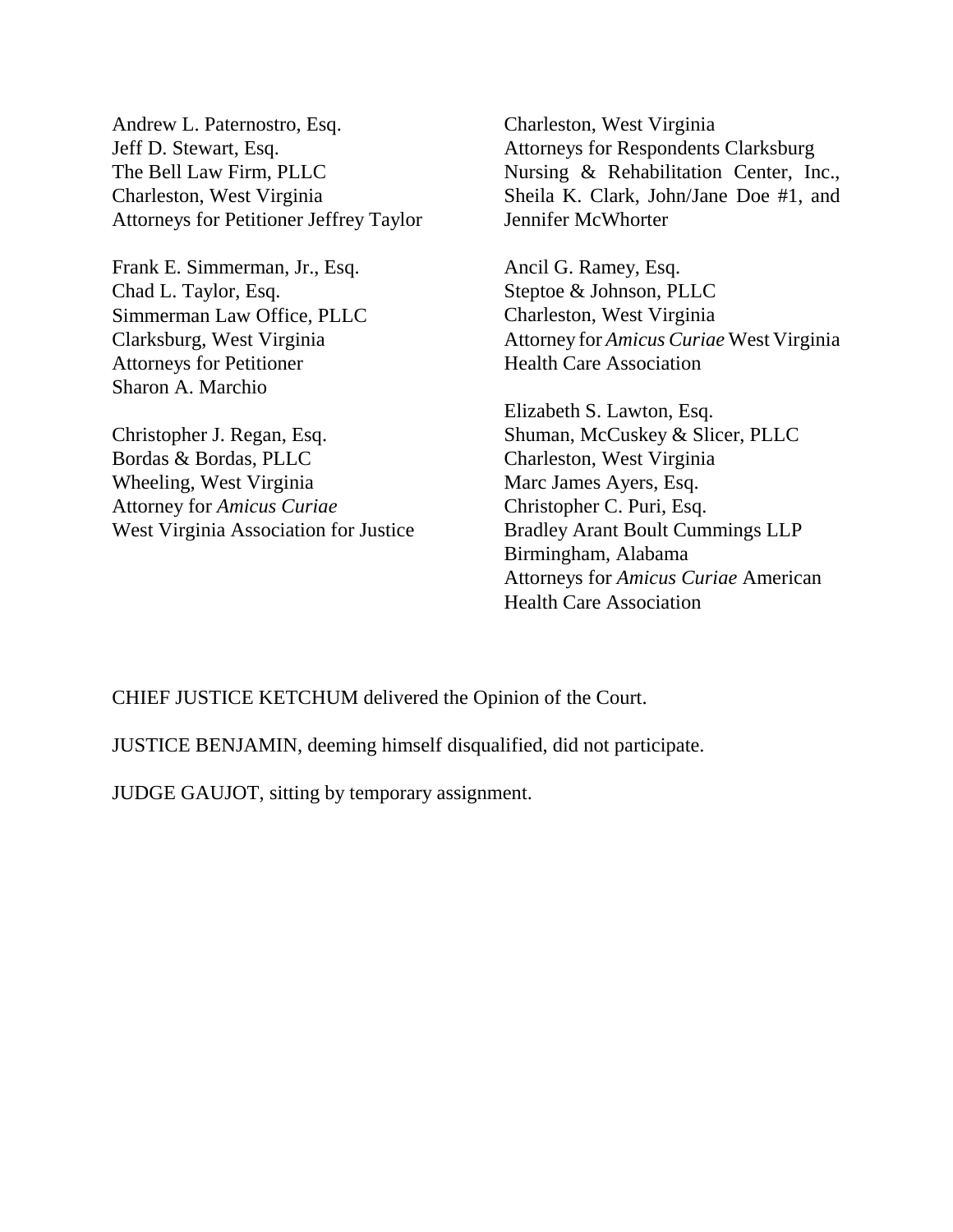#### SYLLABUS BY THE COURT

 1. "Under the Federal Arbitration Act, 9 U.S.C. § 2, a written provision to settle by arbitration a controversy arising out of a contract that evidences a transaction affecting interstate commerce is valid, irrevocable, and enforceable, unless the provision is found to be invalid, revocable or unenforceable upon a ground that exists at law or in equity for the revocation of any contract." Syllabus Point 6, *Brown v. Genesis Healthcare Corp.*, \_\_\_ W.Va. \_\_\_, 724 S.E.2d 250 (2011).

 2. "Congress did not intend for arbitration agreements, adopted prior to an occurrence of negligence that results in a personal injury or wrongful death, and which require questions about the negligence be submitted to arbitration, to be governed by the Federal Arbitration Act." Syllabus Point 21, *Brown v. Genesis Healthcare Corp.*, \_\_\_ W.Va. \_\_\_, 724 S.E.2d 250 (2011).

 3. In accordance with *Marmet Health Care Center, Inc. v. Brown*, 563 U.S. \_\_\_, 132 S.Ct. 1201 (2012) (*per curiam*), Syllabus Point 21 of *Brown v. Genesis Healthcare Corp.*, \_\_\_ W.Va. \_\_\_, 724 S.E.2d 250 (2011) is overruled.

 4. "The doctrine of unconscionabilitymeans that, because of an overall and gross imbalance, one-sidedness or lop-sidedness in a contract, a court may be justified in refusing to enforce the contract as written. The concept of unconscionability must be applied in a flexible manner, taking into consideration all of the facts and circumstances of a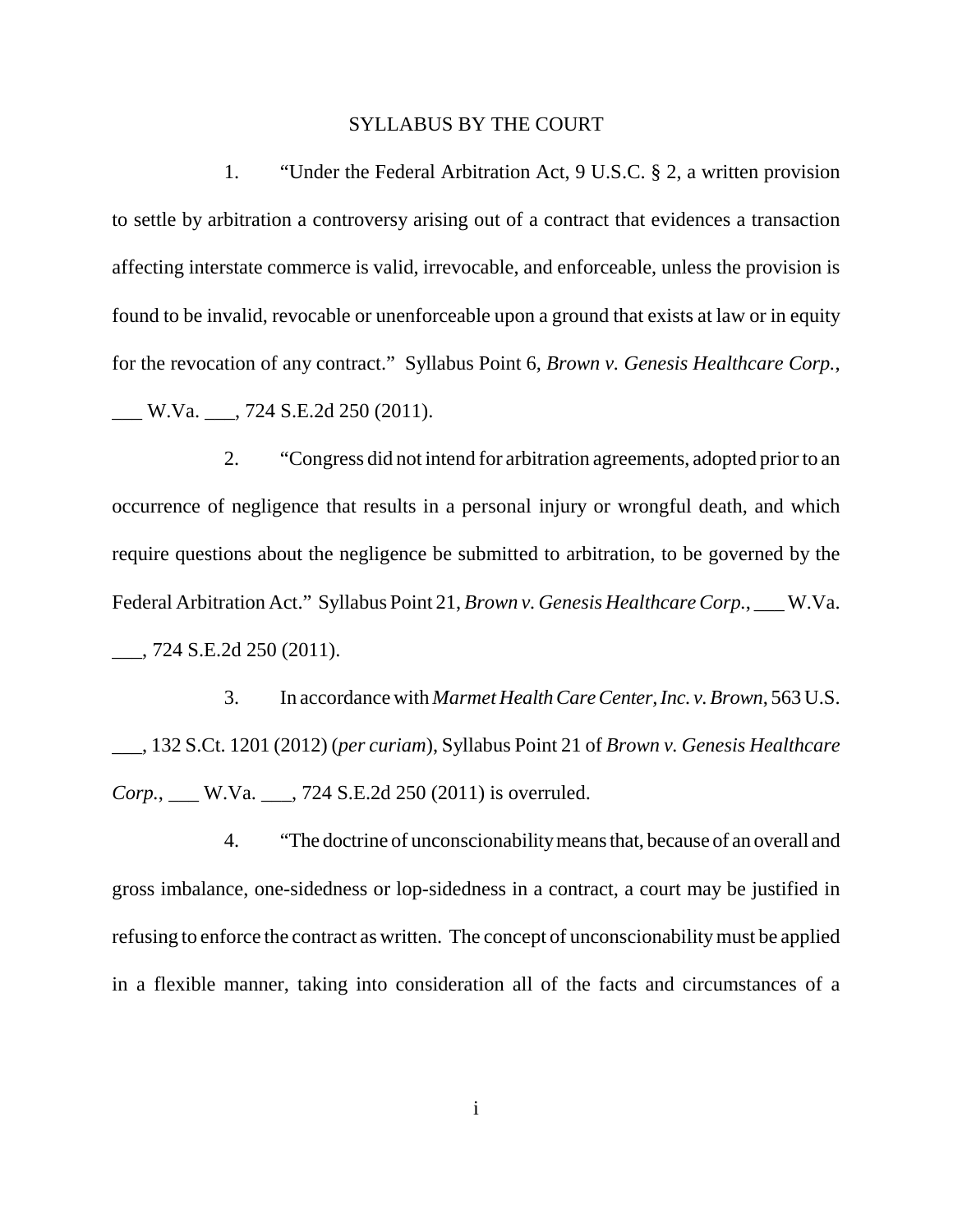particular case." Syllabus Point 12, *Brown v. Genesis Healthcare Corp.*, \_\_\_ W.Va. \_\_\_, 724 S.E.2d 250 (2011).

 5. "An analysis of whether a contract term is unconscionable necessarily involves an inquiry into the circumstances surrounding the execution of the contract and the fairness of the contract as a whole." Syllabus Point 3, *Troy Mining Corp. v. Itmann Coal Co.*, 176 W.Va. 599, 346 S.E.2d 749 (1986).

 6. "A determination of unconscionability must focus on the relative positions of the parties, the adequacy of the bargaining position, the meaningful alternatives available to the plaintiff, and 'the existence of unfair terms in the contract.'" Syllabus Point  4, *Art's Flower Shop, Inc. v. Chesapeake and Potomac Telephone Co. of West Virginia, Inc.*, 186 W.Va. 613, 413 S.E.2d 670 (1991).

 7. "Unconscionability is an equitable principle, and the determination of whether a contract or a provision therein is unconscionable should be made by the court." Syllabus Point 1, *Troy Mining Corp. v. Itmann Coal Co.*, 176 W.Va. 599, 346 S.E.2d 749 (1986).

 8. "If a court, as a matter of law, finds a contract or any clause of a contract to be unconscionable, the court may refuse to enforce the contract, enforce the remainder of the contract without the unconscionable clause, or limit the application of any unconscionable clause to avoid any unconscionable result." Syllabus Point 16, *Brown v. Genesis Healthcare Corp.*, \_\_\_ W.Va. \_\_\_, 724 S.E.2d 250 (2011).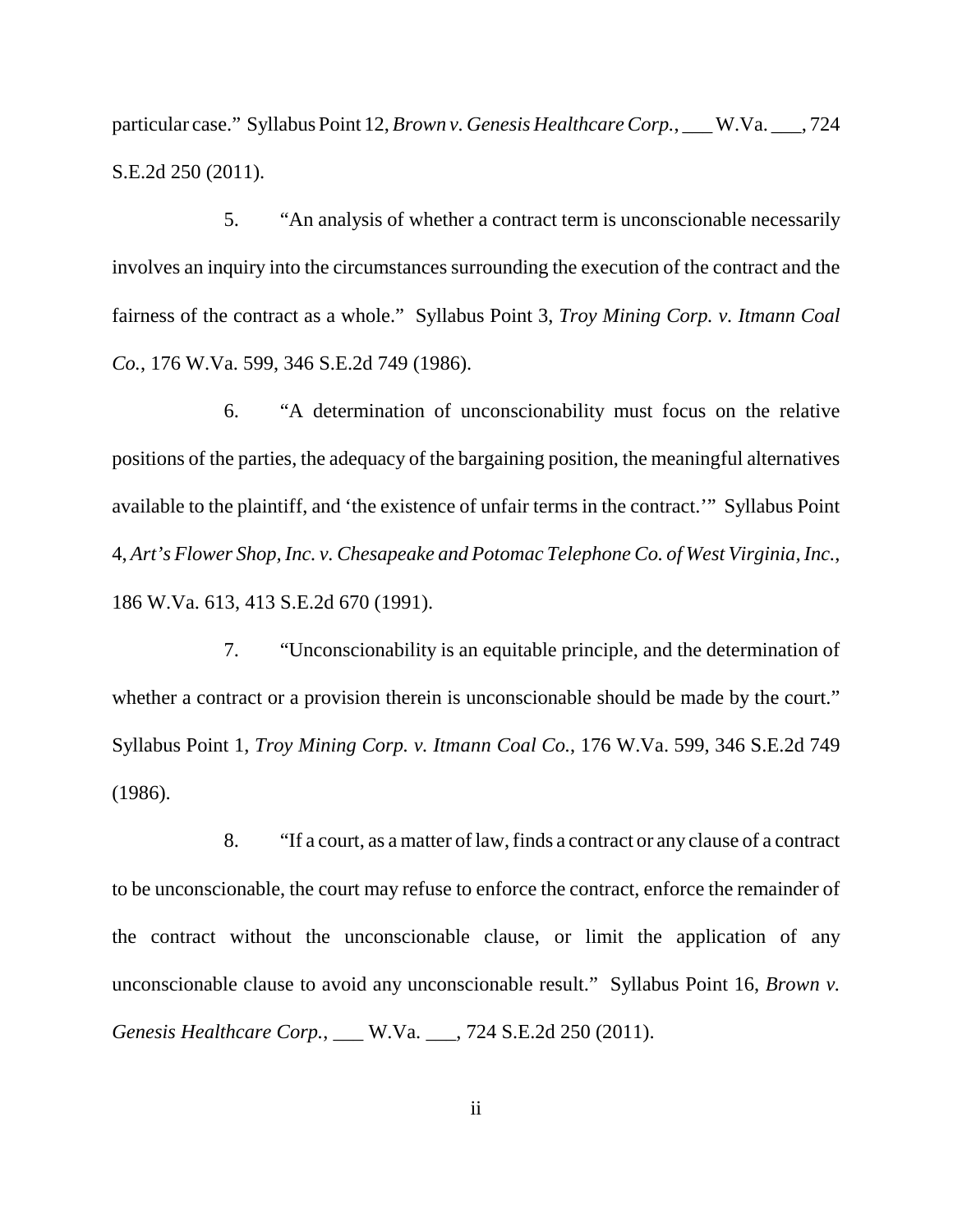9. "A contract term is unenforceable if it is both procedurally and substantively unconscionable. However, both need not be present to the same degree. Courts should apply a 'sliding scale' in making this determination: the more substantively oppressive the contract term, the less evidence of procedural unconscionability is required to come to the conclusion that the clause is unenforceable, and vice versa." Syllabus Point  20, *Brown v. Genesis Healthcare Corp.*, \_\_\_ W.Va. \_\_\_, 724 S.E.2d 250 (2011).

 10. "Procedural unconscionability is concerned with inequities, improprieties, or unfairness in the bargaining process and formation of the contract. Procedural unconscionability involves a variety of inadequacies that results in the lack of a real and voluntary meeting of the minds of the parties, considering all the circumstances surrounding the transaction. These inadequacies include, but are not limited to, the age, literacy, or lack of sophistication of a party; hidden or unduly complex contract terms; the adhesive nature of the contract; and the manner and setting in which the contract was formed, including whether each party had a reasonable opportunity to understand the terms of the contract." Syllabus Point 17, *Brown v. Genesis Healthcare Corp.*, \_\_\_ W.Va. \_\_\_, 724 S.E.2d 250 (2011).

 11. "A contract of adhesion is one drafted and imposed by a party of superior strength that leaves the subscribing party little or no opportunity to alter the substantive terms, and only the opportunity to adhere to the contract or reject it. A contract of adhesion should receive greater scrutiny than a contract with bargained-for terms to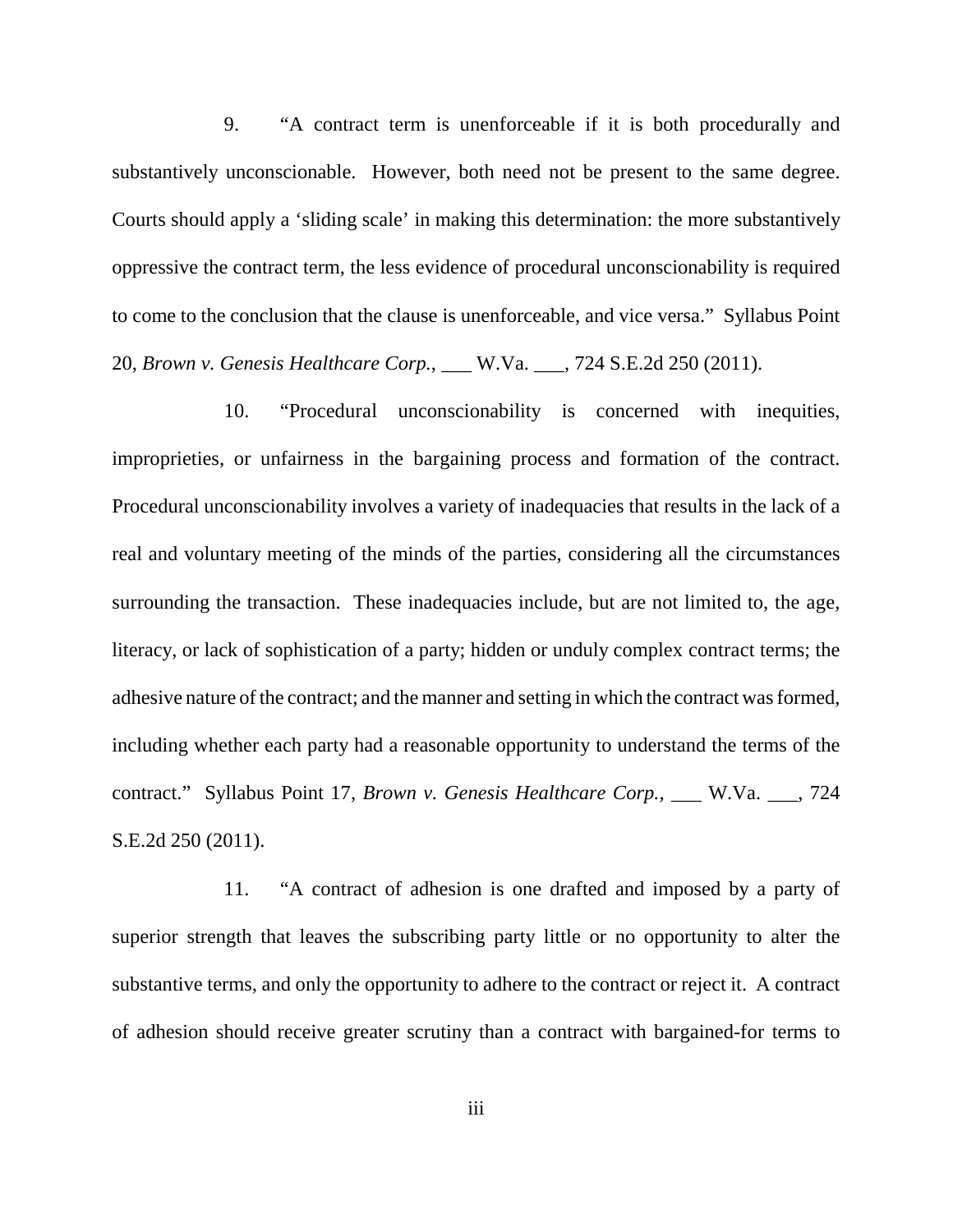determine if it imposes terms that are oppressive, unconscionable or beyond the reasonable expectations of an ordinary person." Syllabus Point 18, *Brown v. Genesis Healthcare Corp.*, \_\_\_ W.Va. \_\_\_, 724 S.E.2d 250 (2011).

 12. "Substantive unconscionabilityinvolves unfairness in the contract itself and whether a contract term is one-sided and will have an overly harsh effect on the disadvantaged party. The factors to be weighed in assessing substantive unconscionability vary with the content of the agreement. Generally, courts should consider the commercial reasonableness of the contract terms, the purpose and effect of the terms, the allocation of the risks between the parties, and public policy concerns." Syllabus Point 19, *Brown v. Genesis Healthcare Corp.*, \_\_\_ W.Va. \_\_\_, 724 S.E.2d 250 (2011).

 13. "Provisions in a contract of adhesion that if applied would impose unreasonably burdensome costs upon or would have a substantial deterrent effect upon a person seeking to enforce and vindicate rights and protections or to obtain statutory or common-law relief and remedies that are afforded by or arise under state law that exists for the benefit and protection of the public, are unconscionable; unless the court determines that exceptional circumstances exist that make the provisions conscionable. In any challenge to such a provision, the responsibility of showing the costs likely to be imposed by the application of such a provision is upon the party challenging the provision; the issue of whether the costs would impose an unconscionably impermissible burden or deterrent is for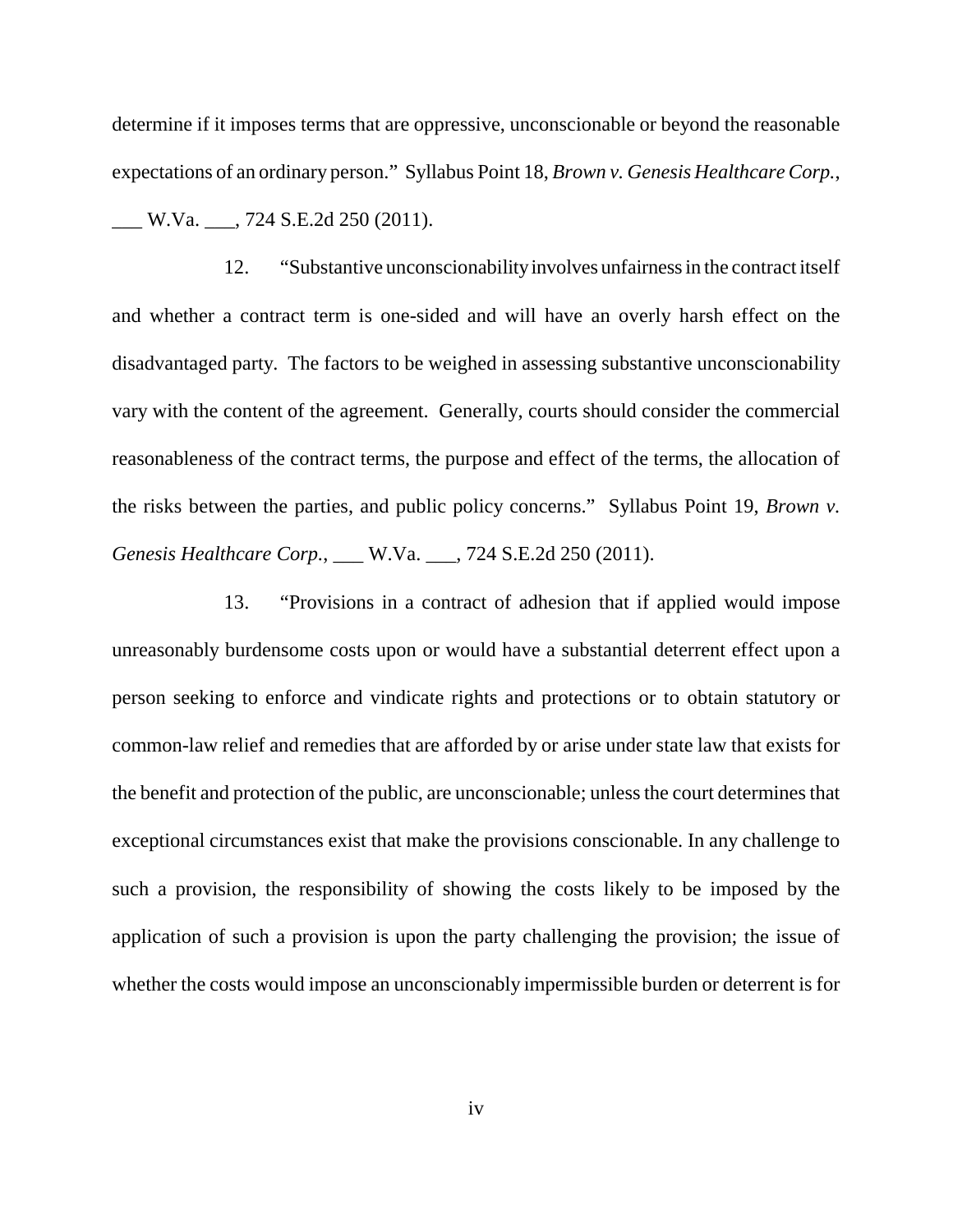the court." Syllabus Point 4, *State ex rel. Dunlap v. Berger*, 211 W.Va. 549, 567 S.E.2d 265 (2002).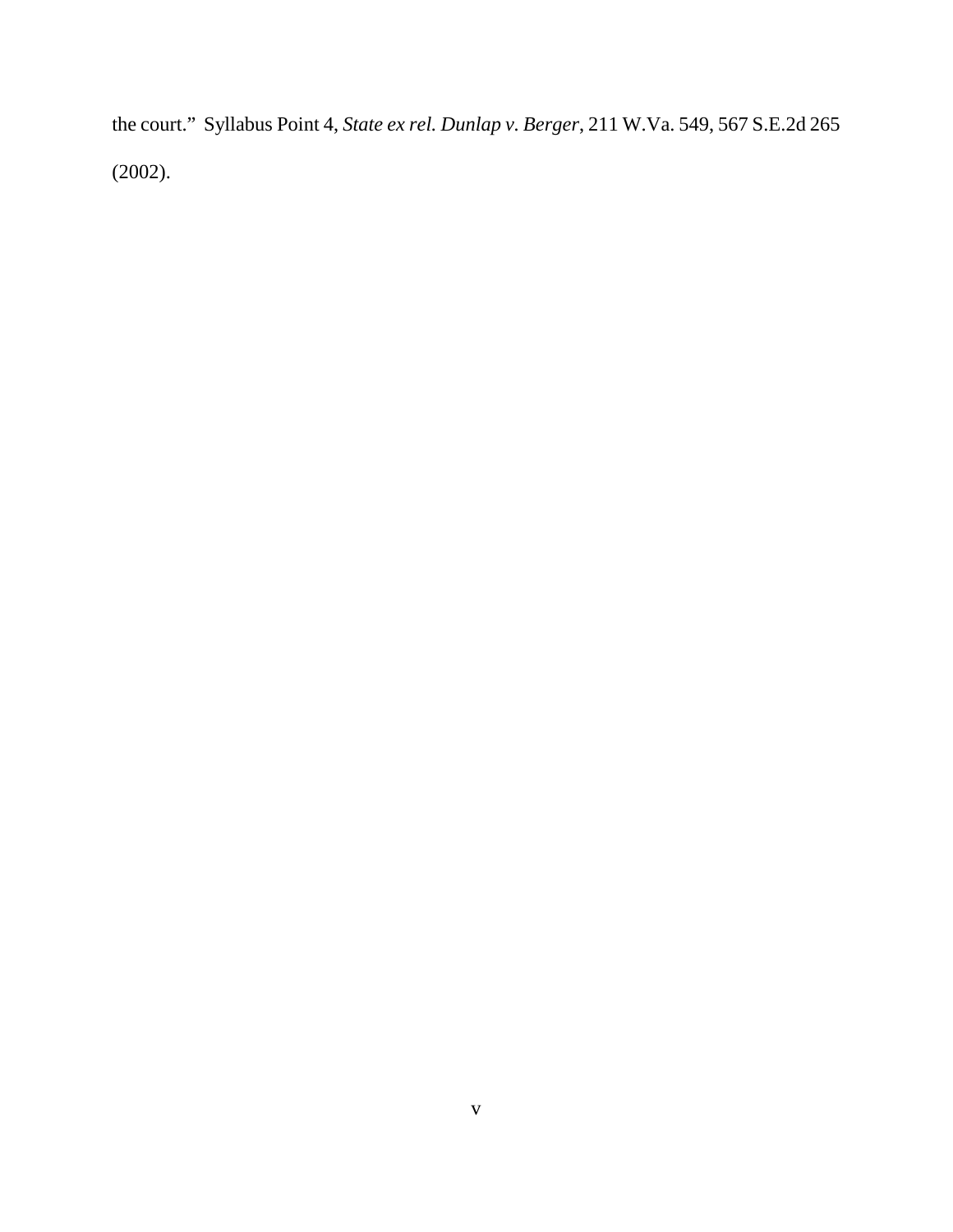Ketchum, Chief Justice:

 The instant case is a consolidation of three separate wrongful death lawsuits. The case was previously before this Court, and in June 2011, we issued an opinion: "*Brown I.*"1 Each lawsuit arose from a nursing home's attempt to compel a plaintiff to participate in arbitration, pursuant to a clause in a nursing home admission contract. Our opinion discussed the common law doctrine of unconscionability, and found one section of the West Virginia Nursing Home Act — which, in part, prohibited arbitration clauses in nursing home contracts — was preempted by the Federal Arbitration Act ("the FAA"). In two of the three cases, we ruled that the arbitration clauses were unconscionable and unenforceable. In the third case, we answered a certified question and held that the Nursing Home Act could not be relied upon to bar enforcement of an arbitration clause in a nursing home contract.

 The defendant nursing homes in all three cases sought review of our opinion in the United States Supreme Court. The defendants specifically challenged Syllabus Point 21 of our opinion, in which we questioned whether the FAA applies to personal injury or wrongful death actions. In a *per curiam* opinion, the Supreme Court found Syllabus Point 21 to be "both incorrect and inconsistent with clear instruction in the precedents of this Court,"2 and reversed our opinion. The Supreme Court's opinion did not discuss any other

<sup>&</sup>lt;sup>1</sup> Brown v. Genesis Healthcare Corporation, \_\_\_ W.Va. \_\_\_, 724 S.E.2d 250 (2011). <sup>2</sup>Marmet Health Care Center, Inc. v. Brown, 565 U.S. \_\_\_, \_\_\_, 132 S.Ct. 1201, 1203 (continued...)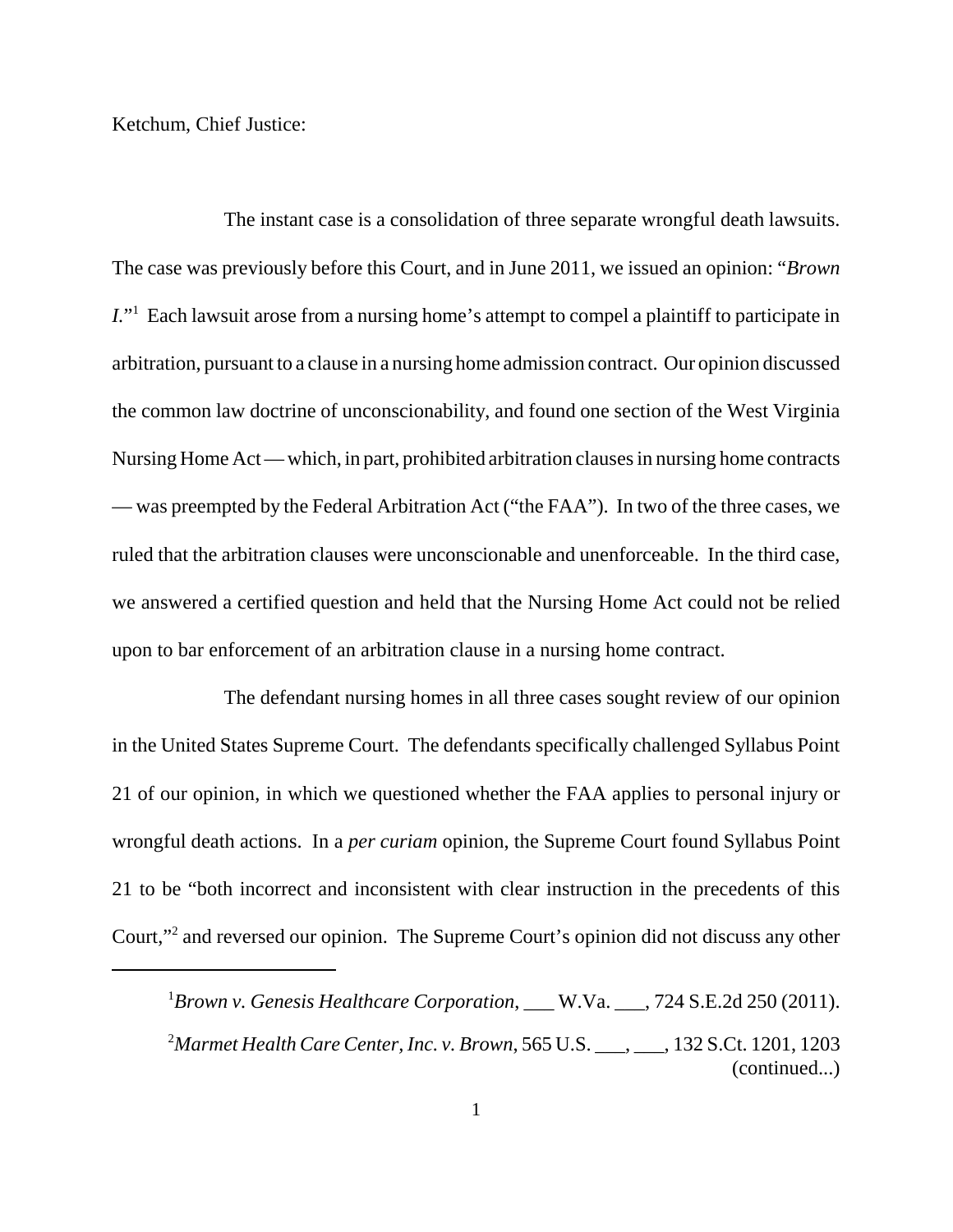portion of *Brown I*, aside from Syllabus Point 21 and its accompanying text. The cases were remanded to this Court to consider whether the arbitration clauses at issue "are unenforceable under state common law principles that are not specific to arbitration and pre-empted by the  $FAA.$ <sup>33</sup>

 We have carefully examined the record developed in the courts below, and the briefs and arguments of the parties. In accordance with the Supreme Court's mandate, we overrule Syllabus Point 21 of *Brown I.* We otherwise find that the Supreme Court's decision does not counsel us to alter our original analysis of West Virginia's common law of contracts. The doctrine of unconscionability that we explicated in *Brown I* is a general, state, common-law, contract-law principle that is not specific to arbitration, and does not implicate the FAA. In two of the cases on appeal, we reverse the trial courts' prior orders compelling arbitration, and permit the parties to raise and develop their arguments regarding unconscionability anew before the trial court. In the third case, the issue of unconscionability was not considered by the trial court, but may be raised by the parties on remand.

#### I. *Factual Background*

 $2$ (...continued) (2012).

3 *Id.*, 565 U.S. at \_\_\_, 132 S.Ct. at 1204.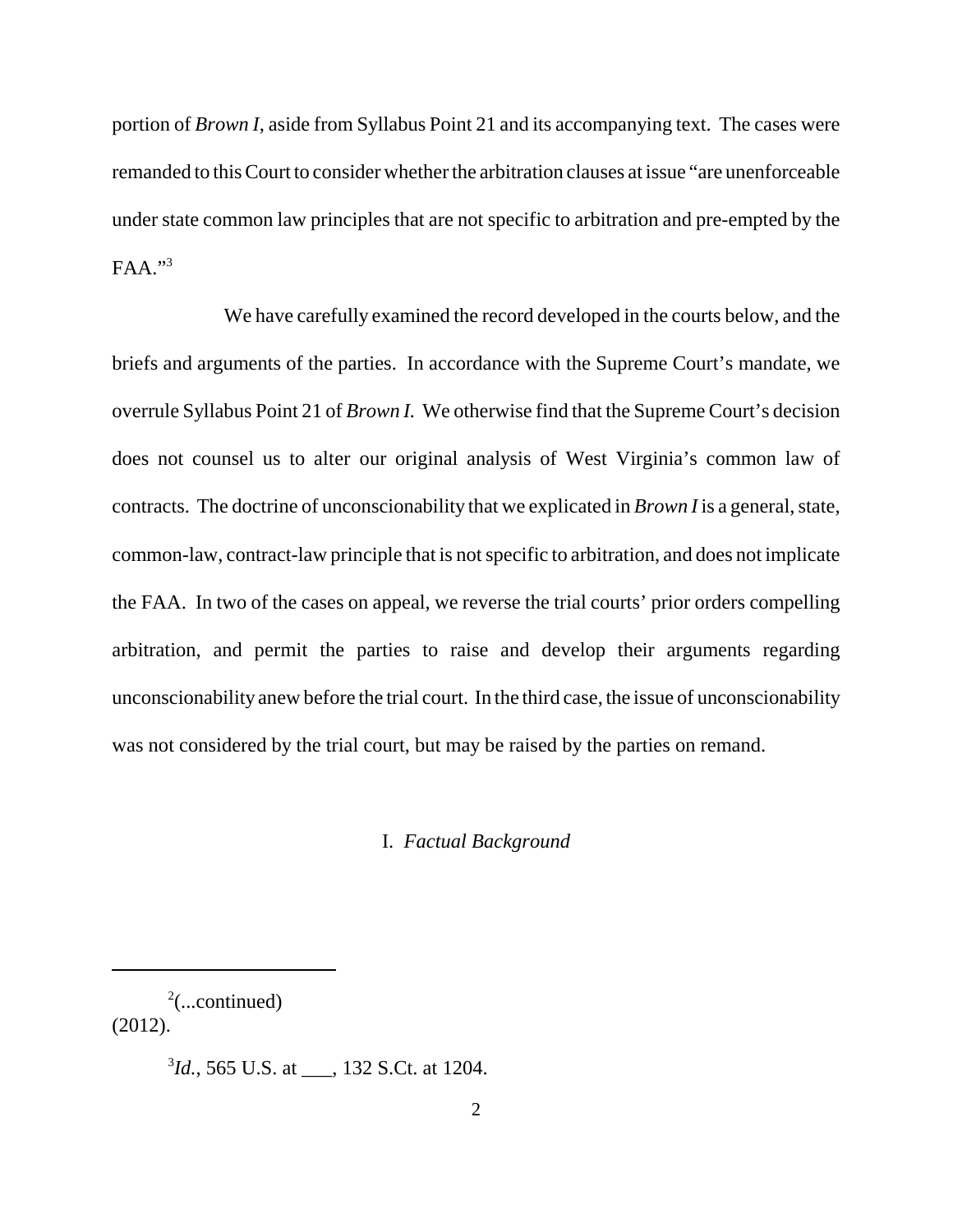We do not need to give a comprehensive recitation of the facts of the three cases before the Court, as this was done in *Brown I*. 4 Generally, in each of the three cases, a family member of a patient who had died sued a nursing home in circuit court, alleging that the nursing home's negligence had caused injuries to the patient resulting in death. Plaintiff Clayton Brown and plaintiff Jeffrey Taylor each brought suits against defendant Marmet Health Care Center; plaintiff Sharon Marchio brought suit against defendant Clarksburg Nursing Home & Rehabilitation Center.

 The defendant nursing homes asserted before the circuit courts that a family member of each patient had signed an admission agreement with the nursing home on behalf of the patient. Each admission agreement included a clause requiring the plaintiffs to arbitrate any disputes that may arise with the defendant nursing homes. The defendants insisted that the circuit courts were obligated to dismiss the plaintiffs' suits and refer their claims to binding arbitration.

 In an order dated August 25, 2009, the Circuit Court of Kanawha County dismissed plaintiff Clayton Brown's suit against Marmet Health Care Center (and its manager, defendant Robin Sutphin). The plaintiff had argued that the arbitration clause<sup>5</sup> was

 $^{4}$ *Brown I*, \_\_\_ W.Va. at \_\_\_ - \_\_\_, 724 S.E.2d at 263-267.

 5 The entire text of the arbitration clause is appended to our opinion in *Brown I.* See Appendix 1, *Brown I*, \_\_\_ W.Va. at \_\_\_-\_\_\_, 724 S.E.2d at 297-298.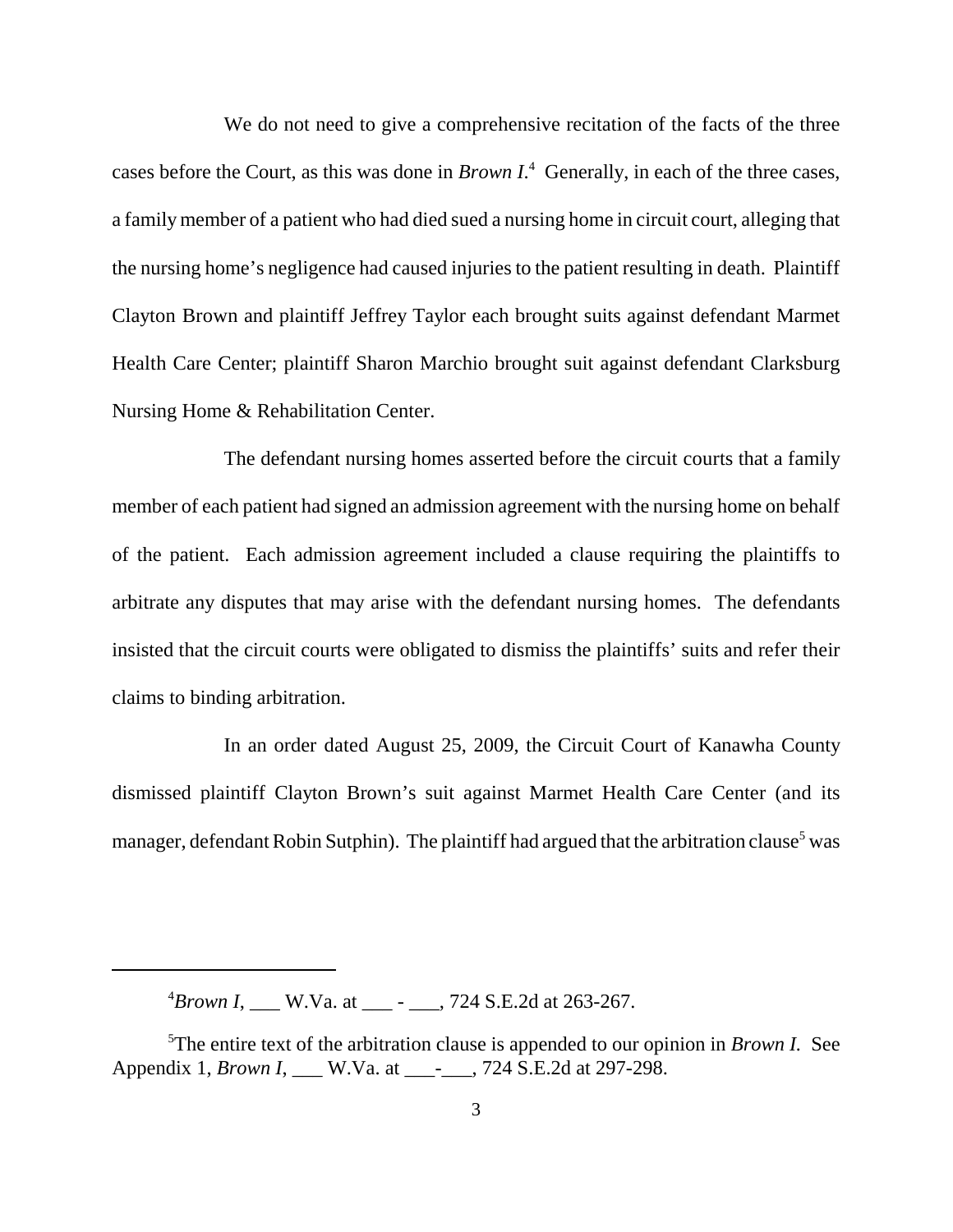unenforceable because it violated Section  $15(c)$  of the Nursing Home Act,<sup>6</sup> and because it was an unconscionable contract of adhesion. The circuit court disagreed and ruled that under the admission agreement signed with the nursing home, plaintiff Brown was required to arbitrate all of his claims.<sup>7</sup> The plaintiff appealed.

In an order dated September 29, 2009, the Circuit Court of Kanawha County

dismissed plaintiff Jeffrey Taylor's suit against various owners, operators and employees of

 Any waiver by a resident or his or her legal representative of the right to commence an action under this section, whether oral or in writing, shall be null and void as contrary to public policy.

<sup>7</sup>The circuit court's August 25, 2009, order is one paragraph long. The circuit court determined plaintiff Brown was required to arbitration his claims "after hearing argument of counsel, reviewing the respective briefs and the record[.]" As we said in *Brown I*, \_\_\_ W.Va. at \_\_\_, 724 S.E.2d at 293 (citations omitted),

> Although our standard of review remains *de novo*, a circuit court's order dismissing a case must set out factual findings sufficient to permit meaningful appellate review. Findings of fact, by necessity, include those facts which the circuit court finds relevant, determinative of the issues and undisputed. Without factual or legal findings, this Court is greatly at sea without a chart or compass in making a determination as to whether the circuit court's decision was right or wrong.

We held in *Brown I* – and we hold again in the instant case – that because the circuit court failed to offer any substance to permit a meaningful review of the court's decision, for that reason alone, the circuit court's order must be reversed.

 Likewise, in a separate order, issued May 15, 2009, the circuit court dismissed plaintiff Brown's claims against another defendant, Canoe Hollow Properties, LLC, giving as its only reason "the Motion, Briefs, record and arguments of counsel." In *Brown I*, we found the circuit court's May 15, 2009, order was clearly in error. Our finding regarding Canoe Hollow was not appealed to the Supreme Court. Accordingly, on remand, the circuit court shall give proper consideration to the parties' assertions regarding Canoe Hollow. *See Brown I*, \_\_\_ W.Va. at \_\_\_\_\_\_, 724 S.E.2d at 294-295.

 6 The disputed portion of the Nursing Home Act, Section 15(c) (*W.Va. Code*, 16-5C-15(c) [1997]) says: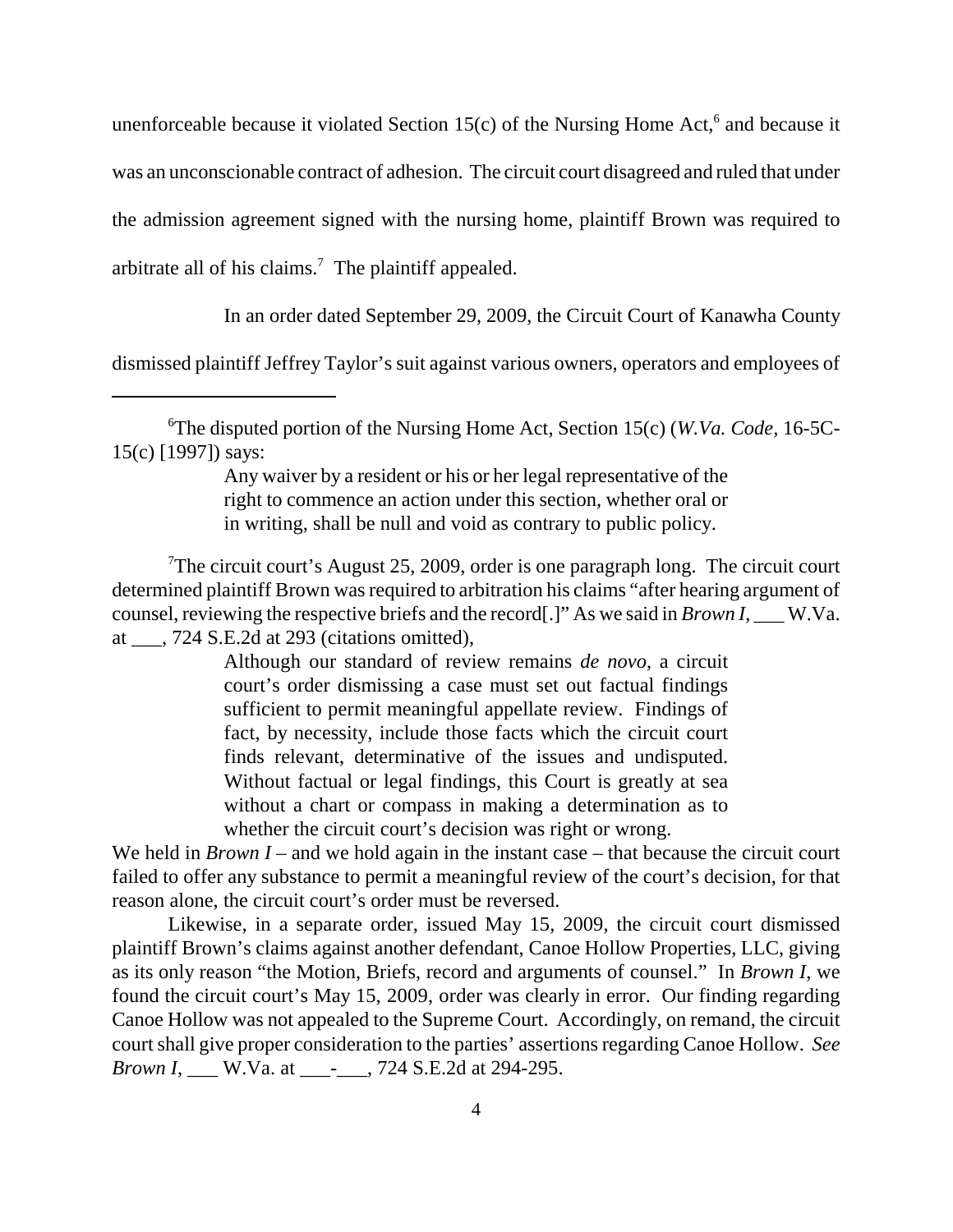Marmet Health Care Center. Plaintiff Taylor had asserted that the arbitration clause<sup>8</sup> violated Section 15(c) and was an unconscionable contract of adhesion. The circuit court concluded that under the admission agreement, plaintiff Taylor was required to arbitrate all of the claims asserted against the nursing home. The plaintiff appealed.

 Finally, in an order dated June 2, 2010, the Circuit Court of Harrison County refused to dismiss or compel arbitration of plaintiff Sharon Marchio's suit against various owners and employees of Clarksburg Nursing Home & Rehabilitation Center. Instead, the circuit court certified a question to this Court because plaintiff Marchio argued that the arbitration clause<sup>9</sup> was unenforceable under Section 15(c). The circuit court asked this Court to determine whether Section 15(c) was preempted by the FAA.

#### II. *Brown I and the U.S. Supreme Court*

 On June 29, 2011, we issued *Brown I*, an extensive opinion with three holdings.

First, in *Brown I* we considered whether Section 15(c) of the Nursing Home Act was preempted by federal law. Section 15(c) of the Act explicitly prohibits "any waiver by a [nursing home] resident or his or her legal representative of the right to commence an

 8 The arbitration clause is the same as that in the Brown case. *See* Appendix 1, *Brown I*, <u>\_\_\_</u> W.Va. at \_\_\_\_\_\_\_\_, 724 S.E.2d at 297-298.

<sup>&</sup>lt;sup>9</sup>The entire text of the Clarksburg Nursing & Rehabilitation Center arbitration clause is appended to our opinion in *Brown I*. See Appendix 2, *Brown I*, \_\_\_ W.Va. at \_\_\_-\_\_\_, 724 S.E.2d at 298-299.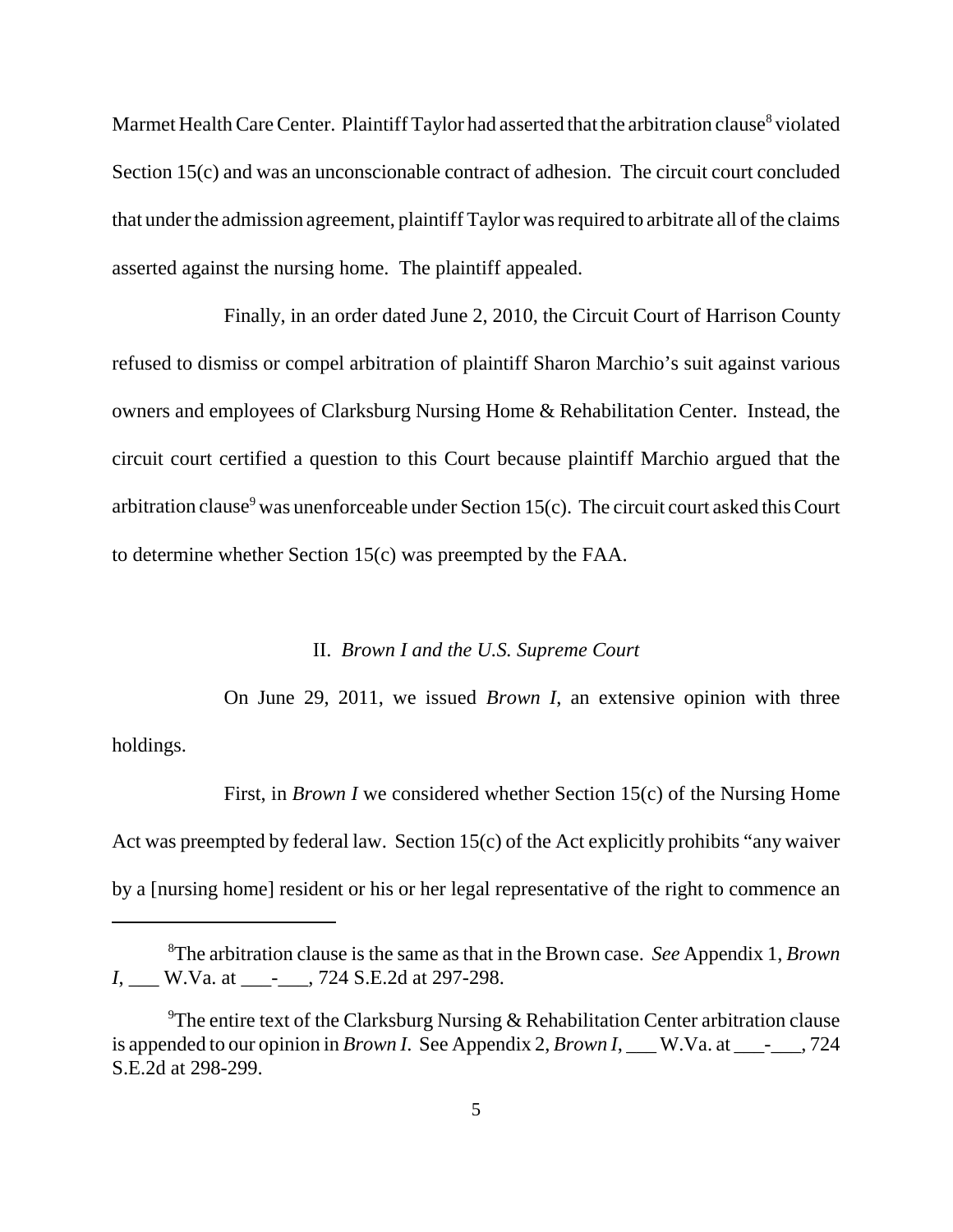action," declaring that such waivers are "null and void as contrary to public policy."<sup>10</sup> However, "[u]nder the Federal Arbitration Act, 9 U.S.C. § 2, a written provision to settle by arbitration a controversy arising out of a contract that evidences a transaction affecting interstate commerce is valid, irrevocable, and enforceable, unless the provision is found to be invalid, revocable or unenforceable upon a ground that exists at law or in equity for the revocation of any contract."<sup>11</sup>

We noted in *Brown I* that "[a] state statute, rule, or common-law doctrine, which targets arbitration provisions for disfavored treatment and which is not usuallyapplied to other types of contract provisions, stands as an obstacle to the accomplishment and execution of the purposes and objectives of the Federal Arbitration Act, 9 U.S.C. § 2, and is preempted."<sup>12</sup> Accordingly, we found in Syllabus Point 11 that to the extent that Section 15(c) "attempts to nullify and void any arbitration clause in a written contract, which evidences a transaction affecting interstate commerce, between a nursing home and a nursing home resident or the resident's legal representative, the statute is preempted by the Federal Arbitration Act, 9 U.S.C. § 2."13

<sup>10</sup>*W.Va. Code*, 16-5C-15(c) [1997].

- 11Syllabus Point 6, *Brown I*.
- 12Syllabus Point 8, *Brown I*.
- 13Syllabus Point 11, *Brown I*.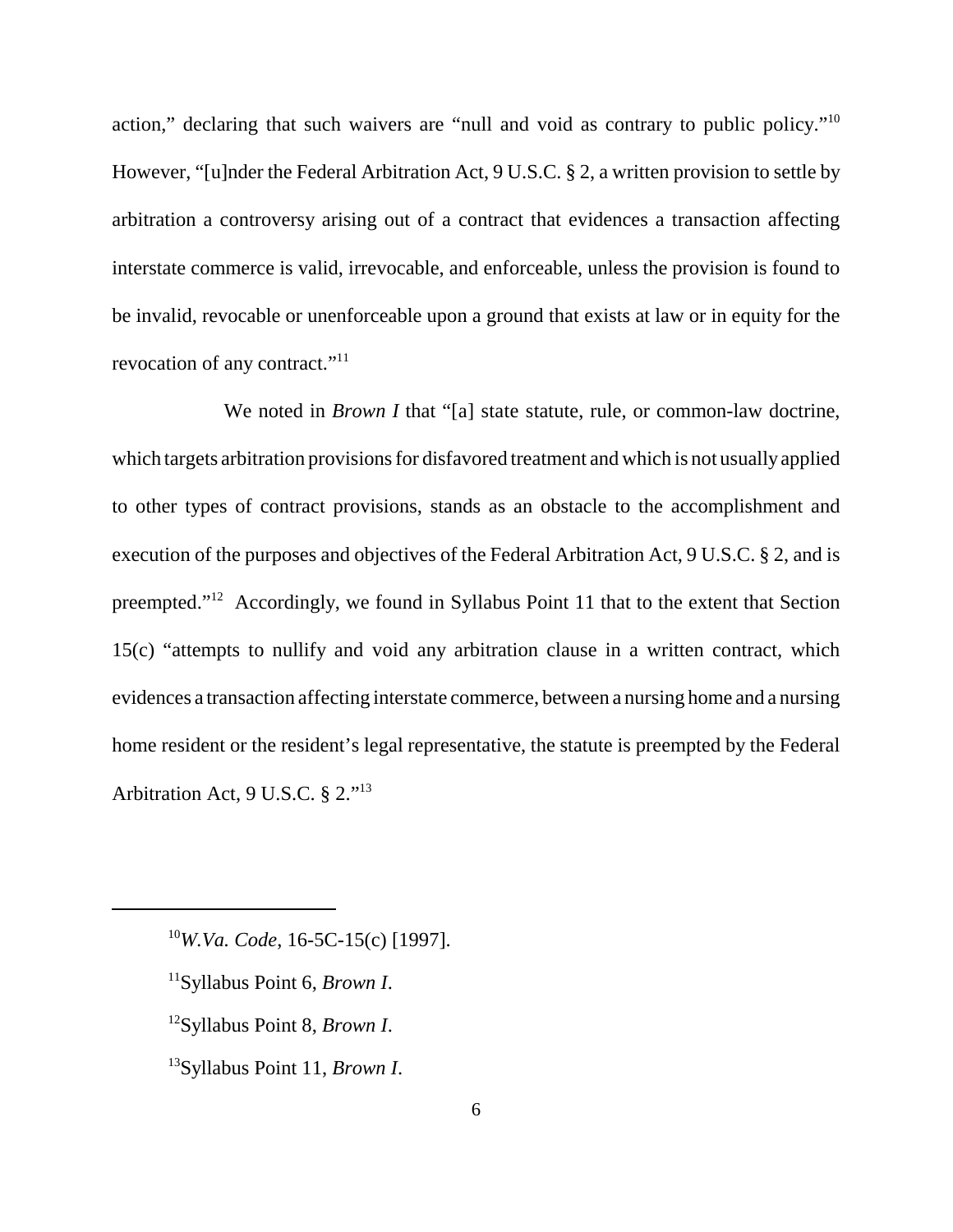The parties have not challenged our holding in Syllabus Point 11 of *Brown I*  regarding the preemption of Section 15(c) by Section 2 of the FAA, and we need not revisit it.

 The second holding in *Brown I* is found in Syllabus Point 21, and concerns agreements to arbitrate negligence claims entered in to *before* negligence has occurred. The text of the FAA and the congressional history at the time of its adoption in 1925 suggest that the FAA was intended to reverse judicial hostility to arbitration. The FAA was designed to allow commercial entities engaged in interstate commerce to enter into arbitration agreements that would be enforced nationwide. We examined the recent U.S. Supreme Court interpretations of the FAA, and noted that much of the Supreme Court's reasoning was "tendentious"<sup>14</sup> and intended to promote a particular point of view — namely that arbitration is a panacea for all the woes of litigation and should therefore be given special favor. We found, however, that the Supreme Court had never extended the FAA to arbitration agreements like those in the instant cases. We therefore held in Syllabus 21 that:

> Congress did not intend for arbitration agreements, adopted prior to an occurrence of negligence that results in a personal injury or wrongful death, and which require questions

<sup>&</sup>lt;sup>14</sup>Brown I, \_\_\_ W.Va. at \_\_\_, 724 S.E.2d at 278 ("With tendentious reasoning, the United States Supreme Court has stretched the application of the FAA from being a *procedural* statutory scheme effective only in the federal courts, to being a *substantive* law that preempts state law in both the federal *and* state courts.")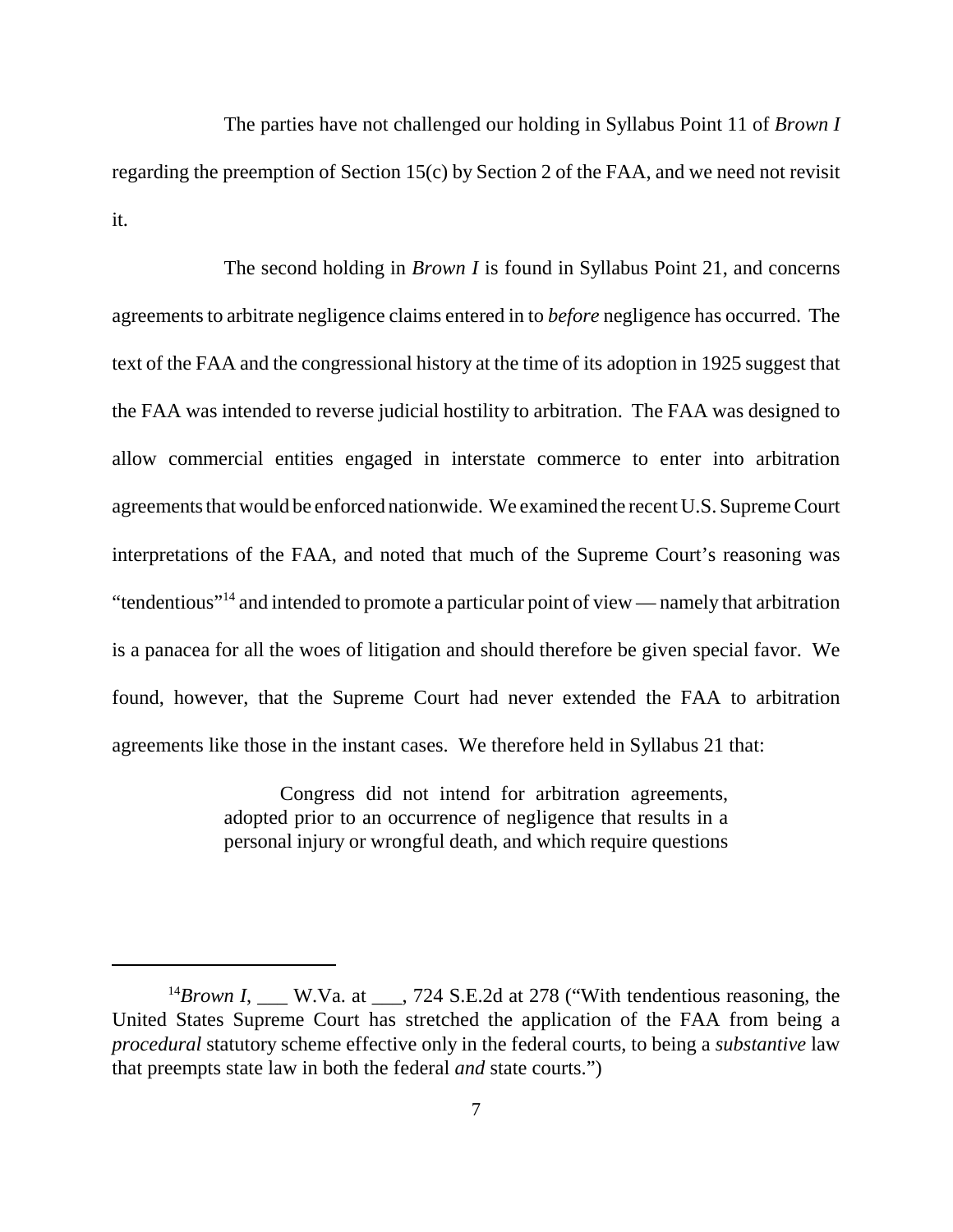about the negligence be submitted to arbitration, to be governed by the Federal Arbitration Act.<sup>15</sup>

 We then went on to find that, "as a matter of public policy under West Virginia law, an arbitration clause in a nursing home admission agreement adopted prior to an occurrence of negligence that results in a personal injury or wrongful death, shall not be enforced to compel arbitration of a dispute concerning the negligence."<sup>16</sup> It is this holding that the defendants appealed to the U.S. Supreme Court.

 The Supreme Court – without elucidating how and why the FAA applies to negligence actions that arise subsequently and only incidentally to a contract containing an arbitration clause – summarily concluded that the above holding in *Brown I* is a categorical rule that "is contrary to the terms and coverage of the FAA."<sup>17</sup> The Supreme Court therefore reversed the above holding. To clarify future application of *Brown I*, and in accordance with the Supreme Court's limited ruling, we hold that Syllabus Point 21 of *Brown I* is overruled.

 The Supreme Court remanded the cases to this Court for reconsideration under the third significant holding of *Brown I*: the doctrine of unconscionability. In *Brown I*, we assembled comprehensive, general rules for assessing whether a contract is unconscionable. We then went on to conclude that two of the arbitration contracts – in Brown's case and Taylor's case – were unconscionable (and said that on remand of Marchio's case, the parties

15Syllabus Point 21, *Brown I*.

<sup>16</sup>*Brown I*, \_\_\_ W.Va. at \_\_\_, 724 S.E.2d at 292.

<sup>17</sup> Marmet Health Care Center, 563 U.S. at \_\_\_, 132 S.Ct. at 1204.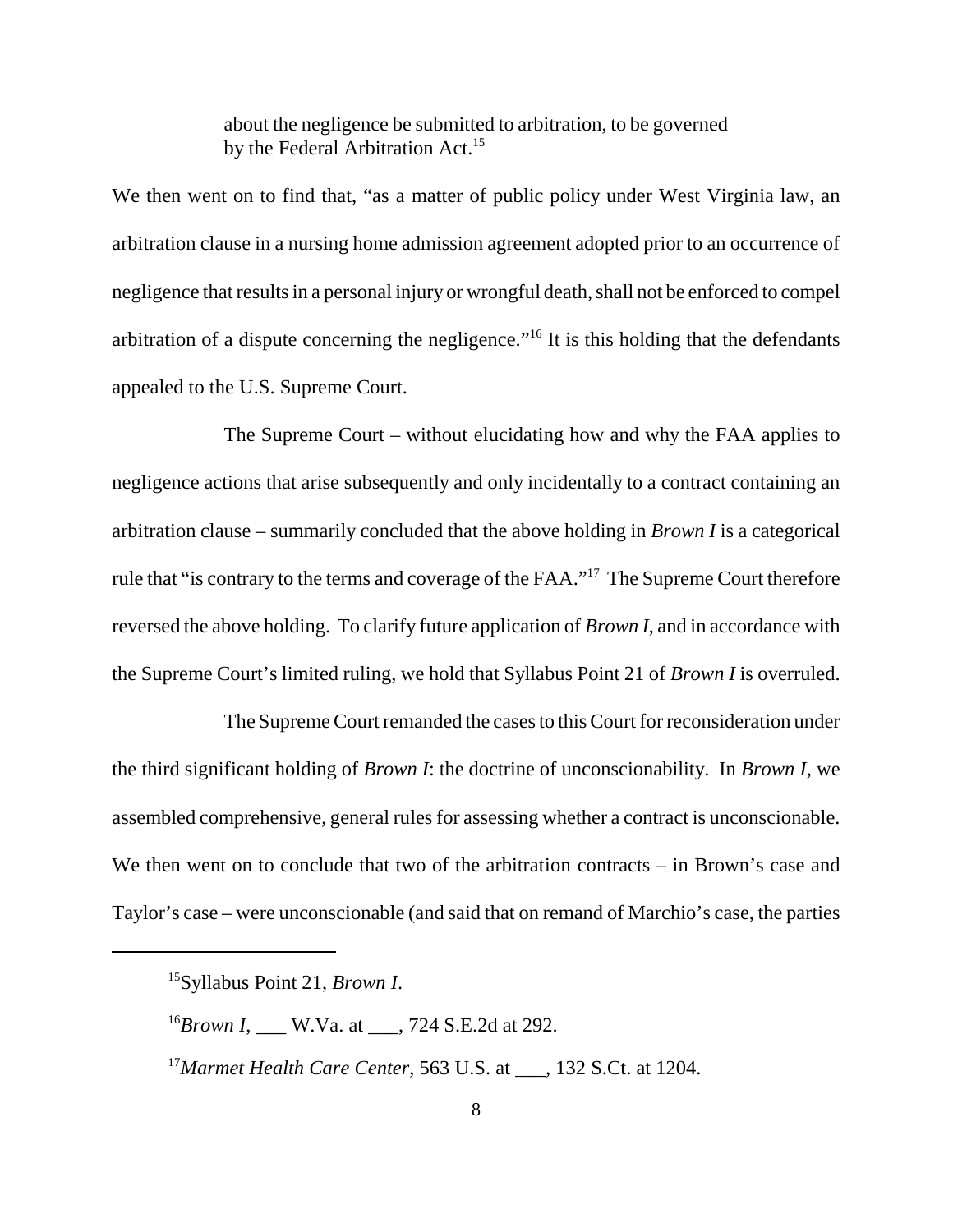were free to challenge the unconscionability of the third arbitration contract). In reversing *Brown I*, the Supreme Court ordered us to "consider whether, absent [Syllabus Point 21 and] that general public policy, the arbitration clauses in Brown's case and Taylor's case are unenforceable under state common law principles that are not specific to arbitration and preempted by the FAA."<sup>18</sup>

 In an order dated April 3, 2012, we ordered the parties to submit additional briefs and arguments. To reiterate, we now overrule Syllabus Point 21 (and its accompanying text concerning a general public policy) of our prior opinion. As we discuss below, we otherwise reaffirm all of our discussion and holdings in *Brown I*.

 However, in light of the parties' additional briefs and arguments, we modify our conclusions in *Brown I.* At oral argument on the rehearing of this case, counsel for the plaintiffs asserted—because the trial courts did not permit the parties to develop evidence on the question of unconscionability—that this Court should firmly establish that when the enforceability of an arbitration clause is challenged, the parties absolutely have a right to conduct discovery. In a similar vein, counsel for Marmet Health Care Center contends our decision in *Brown I* was wrong because there was insufficient evidence in the record to support a finding that the arbitration clause was unconscionable.

 After a thorough re-examination of the record, we reverse the circuit courts' orders in Brown's case and Taylor's case. The circuit court's order in Brown's case is

 <sup>18</sup>*Id.*, 563 U.S. at \_\_\_, 132 S.Ct. at 1204.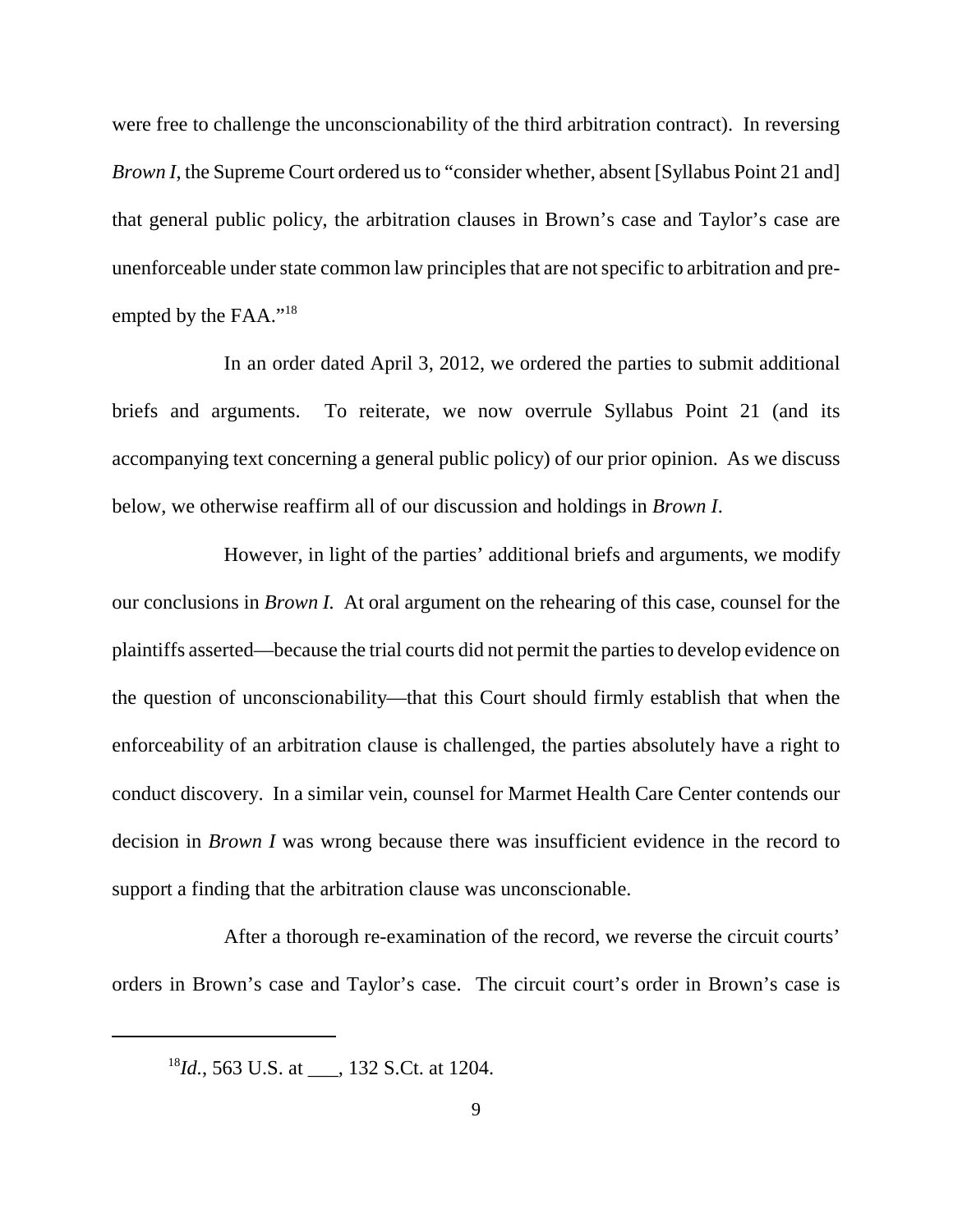devoid of any findings of fact or conclusions of law on the question of unconscionability. The circuit court's order in Taylor's case has some findings of fact, but the circuit court has not had the opportunity to comprehensively analyze the question of unconscionability under the guidelines we developed in *Brown I*. We conclude the correct course is to remand these cases to the circuit courts for the taking of evidence, the full development of a record, and proper consideration of whether the clauses are unconscionable.

#### III. *Discussion*

"This Court is conscious of the 'ancient judicial hostility to arbitration' that the

 FAA was intended to correct, and the courts of this State are not hostile to arbitration or to adhesion contracts. We are hostile toward contracts of adhesion that are unconscionable and rely upon arbitration as an artifice to defraud a weaker party of rights clearly provided by the common law or statute."<sup>19</sup>

 We observed at length in *Brown I* that, "[t]he process of signing paperwork for medical care—specifically, a contract for admission to a nursing home—is often fraught with urgency, confusion, and stress."20 People seek medical care in a nursing home for long-term

(continued...)

<sup>&</sup>lt;sup>19</sup>State ex rel. Richmond American Homes of West Virginia, Inc. v. Sanders, 228 W.Va. 125, \_\_\_, 717 S.E.2d 909, 913 (2011) (*citing Mastrobuono v. Shearson Lehman Hutton, Inc.*, 514 U.S. 52, 56 (1995)).

 <sup>20</sup>*Brown I*, \_\_\_ W.Va. at \_\_\_, 724 S.E.2d at 268. We went on to find in *Brown I* that: Ultimately, people being admitted to long-term care facilities and their families have to sign admission contracts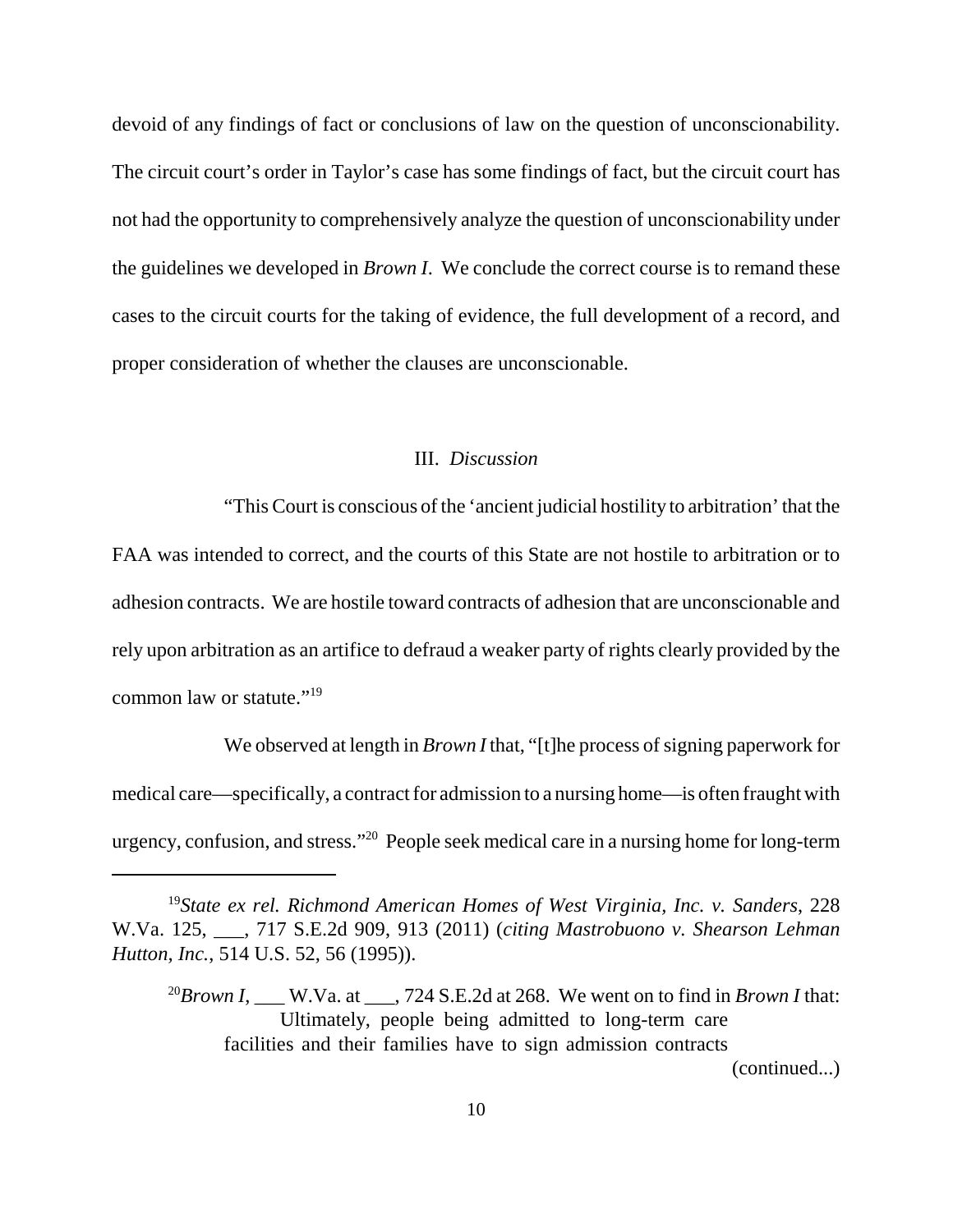treatment to heal, and do so only a few times in life. Nursing homes daily sign contracts with patients as a routine course of doing business. Most patients do not view "the admission process as an interstate commercial transaction with far-reaching legal consequences."<sup>21</sup> Many contracts for admission are signed by a patient or family member in a tense and bewildering setting. It may be disingenuous for a nursing home to later assert that the patient or family member consciously, knowingly and deliberately accepted an arbitration clause in the contract, and understood the clause was intended to eliminate their access to the courts if the nursing home negligently injured or killed the patient.

 In *Brown I*, we assembled an extensive set of common law factors for courts to weigh in assaying whether a contract, or a particular term or clause within a contract, is unconscionable. Neither the defendants' briefs nor the Supreme Court's opinion assault these well-established common-law guides concerning unconscionability, but rather

 $2<sup>21</sup>$  W.Va. at \_\_\_, 724 S.E.2d at 268.

 $20$ (...continued)

 without time to comparison shop or to negotiate the best service and price combination. The pressures of deciding placement at such a time, coupled with physical and/or mental infirmities, facing discharge from the hospital, financial limitations, and/or lack of knowledge about long-term care options make consumers vulnerable and dependent on full disclosure by facilities. In such an environment, it is common that residents or their family members rarely know that the admission contract contains provisions that go far beyond the medical care and other services the facility promises (or is expected) to provide and that, instead, have serious implications for their legal and constitutional rights.

 \_\_\_ W.Va. at \_\_\_, 724 S.E.2d at 270 (quotations and citations omitted).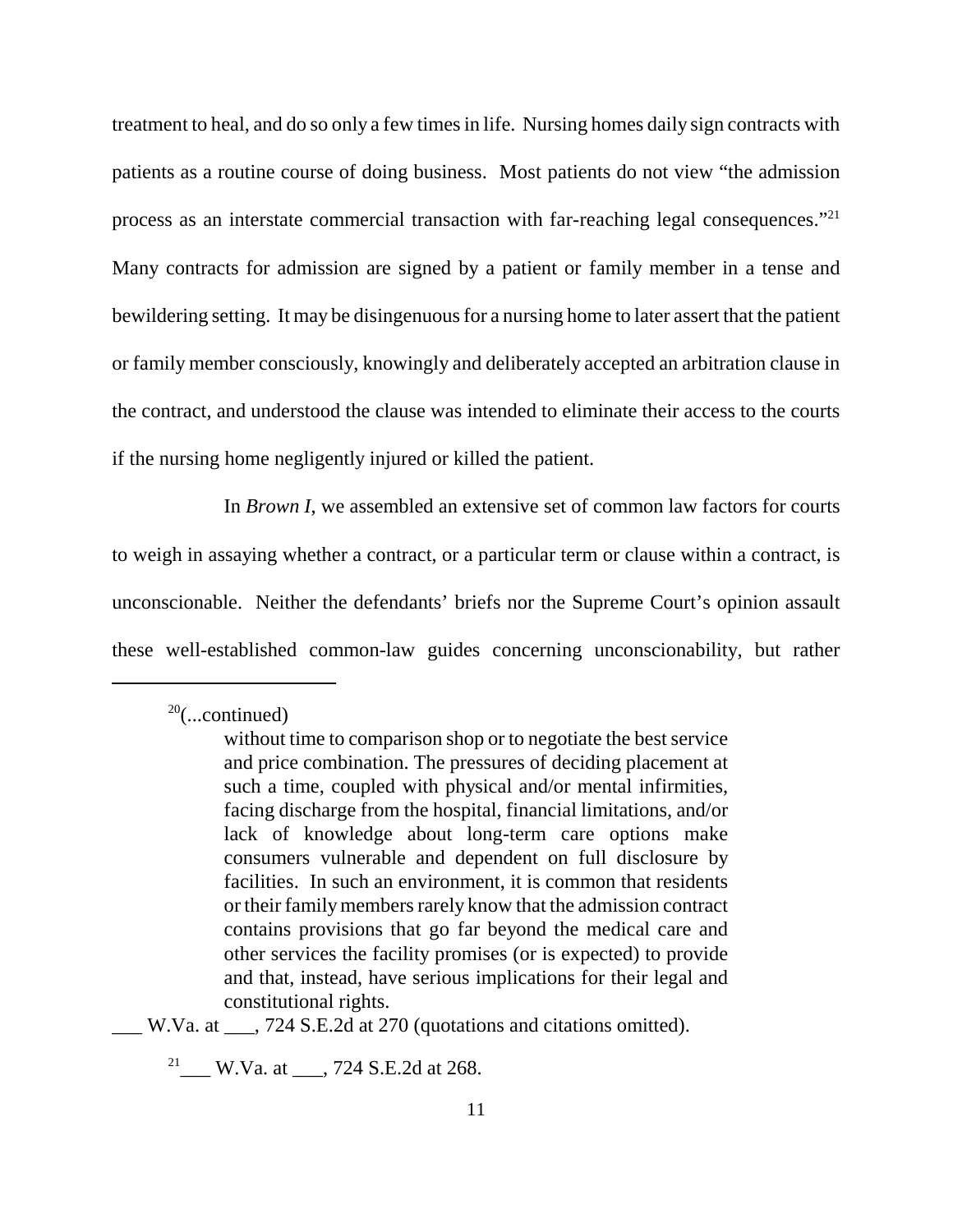challenge how this Court applied those guides to the underlying facts. We therefore begin by reaffirming our outline of the common law doctrine of unconscionability that we explicated *Brown I*.

#### A. *The Doctrine of Unconscionability*

 "The doctrine of unconscionability means that, because of an overall and gross imbalance, one-sidedness or lop-sidedness in a contract, a court may be justified in refusing to enforce the contract as written. The concept of unconscionability must be applied in a flexible manner, taking into consideration all of the facts and circumstances of a particular case." $22$  "Unconscionability has generally been recognized to include an absence of meaningful choice on the part of one of the parties together with contract terms which are unreasonably favorable to the other party."<sup>23</sup>

 Undertaking "[a]n analysis of whether a contract term is unconscionable necessarily involves an inquiry into the circumstances surrounding the execution of the contract and the fairness of the contract as a whole."<sup>24</sup> "A determination of unconscionability

 22Syllabus Point 12, *Brown I*. *See also*, Syllabus Point 2, *Ashland Oil, Inc. v. Donahue*, 159 W.Va. 463, 223 S.E.2d 433 (1976) ("[P]rovisions of an agreement . . . which, if applied strictly, are so one-sided as to lead to absurd results, will be declared unconscionable.").

 <sup>23</sup>*Williams v. Walker-Thomas Furniture Co.*, 350 F.2d 445, 449 (D.C. Cir. 1965).

 24Syllabus Point 3, *Troy Min. Corp. v. Itmann Coal Co.*, 176 W.Va. 599, 346 S.E.2d 749 (1986).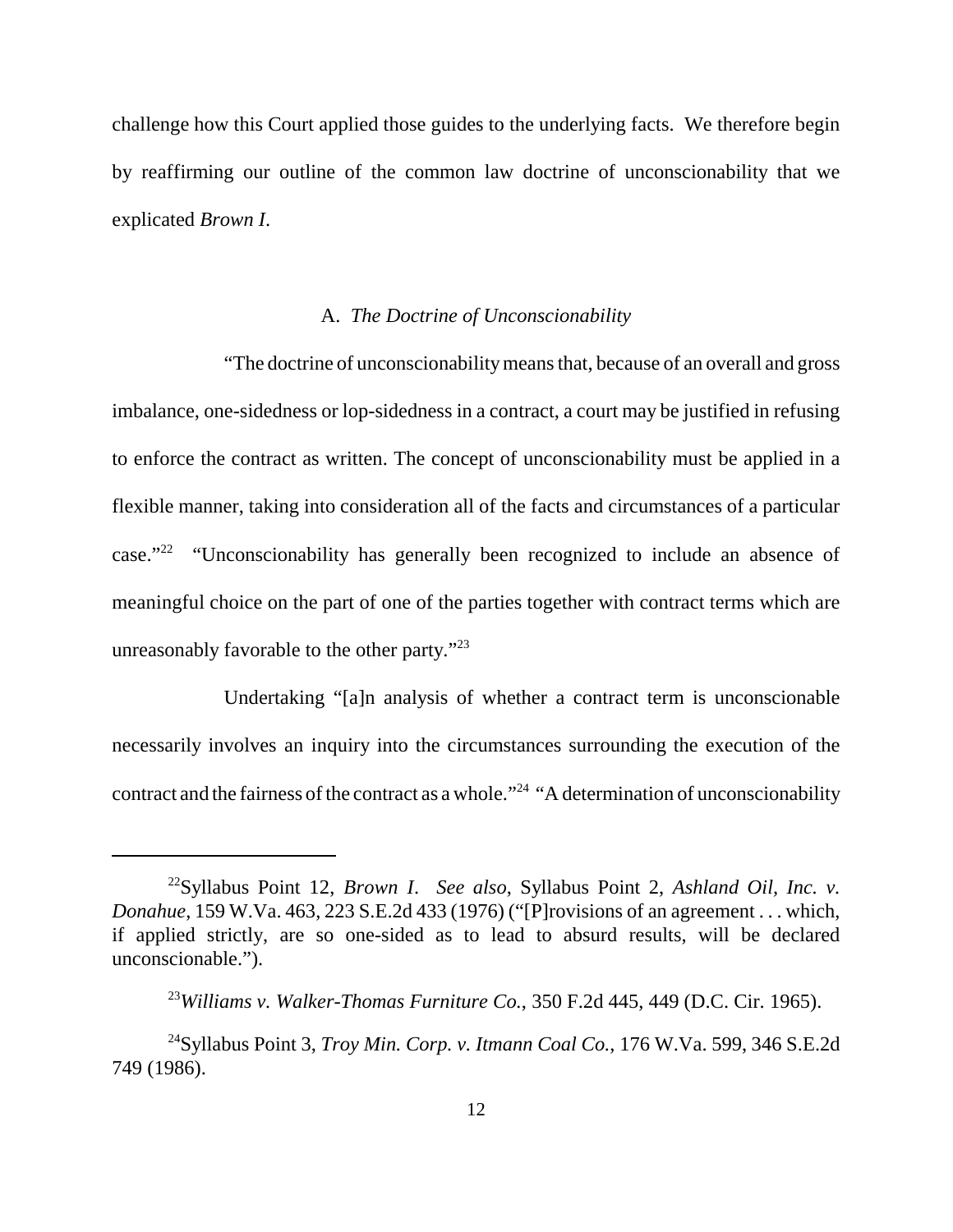must focus on the relative positions of the parties, the adequacy of the bargaining position, the meaningful alternatives available to the plaintiff, and 'the existence of unfair terms in the contract."<sup>25</sup> "[T]he particular facts involved in each case are of utmost importance since certain conduct, contracts or contractual provisions maybe unconscionable in some situations but not in others."<sup>26</sup>

 "Unconscionability is an equitable principle, and the determination of whether a contract or a provision therein is unconscionable should be made by the court."<sup>27</sup> The court is charged with resolving the question of whether a contract provision was bargained for and valid.<sup>28</sup> "If a court, as a matter of law, finds a contract or any clause of a contract to be unconscionable, the court may refuse to enforce the contract, enforce the remainder of the

 25Syllabus Point 4, *Art's Flower Shop, Inc. v. Chesapeake and Potomac Telephone Co. of West Virginia, Inc.*, 186 W.Va. 613, 413 S.E.2d 670 (1991).

 26Syllabus Point 2, *Orlando v. Finance One of West Virginia, Inc.*, 179 W.Va. 447, 369 S.E.2d 882 (1988).

 27Syllabus Point 1, *Troy Mining Corp. v. Itmann Coal Co.*, 176 W.Va. 599, 346 S.E.2d 749 (1986).

 <sup>28</sup>*See* Syllabus Point 3, *Board of Ed. of Berkeley County v. W. Harley Miller, Inc.*, 160 W.Va. 473, 236 S.E.2d 439 (1977) ("[W]here a party alleges that the arbitration provision was unconscionable or was thrust upon him because he was unwary and taken advantage of, or that the contract was one of adhesion, the question of whether an arbitration provision was bargained for and valid is a matter of law for the court to determine by reference to the entire contract, the nature of the contracting parties, and the nature of the undertakings covered by the contract.").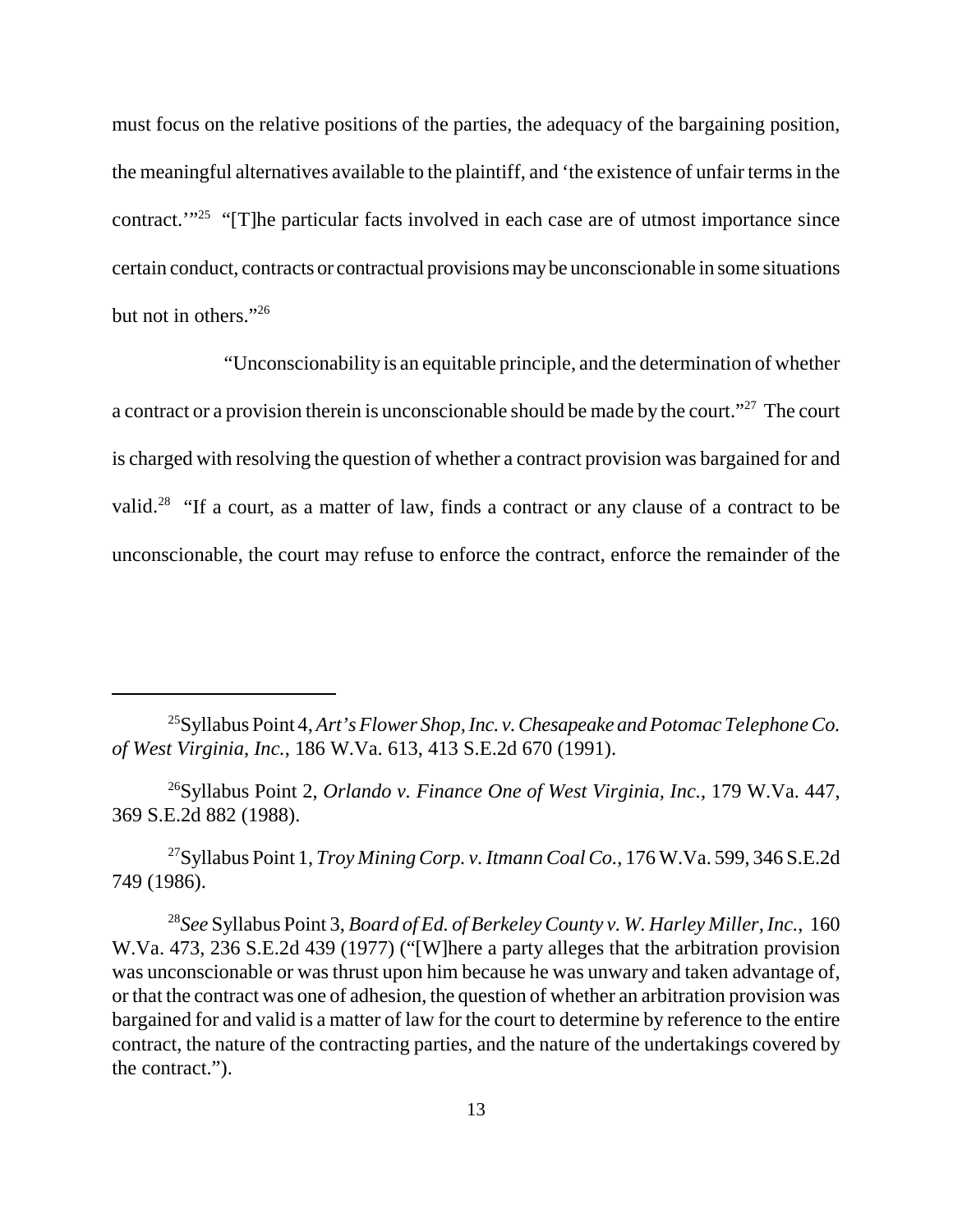contract without the unconscionable clause, or limit the application of any unconscionable clause to avoid any unconscionable result."<sup>29</sup>

 "Under West Virginia law, we analyze unconscionability in terms of two component parts: procedural unconscionability and substantive unconscionability."<sup>30</sup> "Procedural and substantive unconscionability often occur together, and the line between the two concepts is often blurred. For instance, overwhelming bargaining strength against an inexperienced party (procedural unconscionability) may result in an adhesive form contract with terms that are commercially unreasonable (substantive unconscionability). $"^{31}$  "A contract term is unenforceable if it is both procedurally and substantively unconscionable. However, both need not be present to the same degree. Courts should apply a 'sliding scale' in making this determination: the more substantively oppressive the contract term, the less evidence of procedural unconscionability is required to come to the conclusion that the clause is unenforceable, and vice versa."<sup>32</sup>

 We set forth the following guidelines for determining procedural unconscionability in Syllabus Point 17 of *Brown I*:

> Procedural unconscionability is concerned with inequities, improprieties, or unfairness in the bargaining process

<sup>30</sup>*Brown I*, \_\_\_ W.Va. at \_\_\_, 724 S.E.2d at 285.

<sup>31</sup>*Brown I*, \_\_\_ W.Va. at \_\_\_, 724 S.E.2d at 288.

32Syllabus Point 20, *Brown I*.

 29Syllabus Point 16, *Brown I*.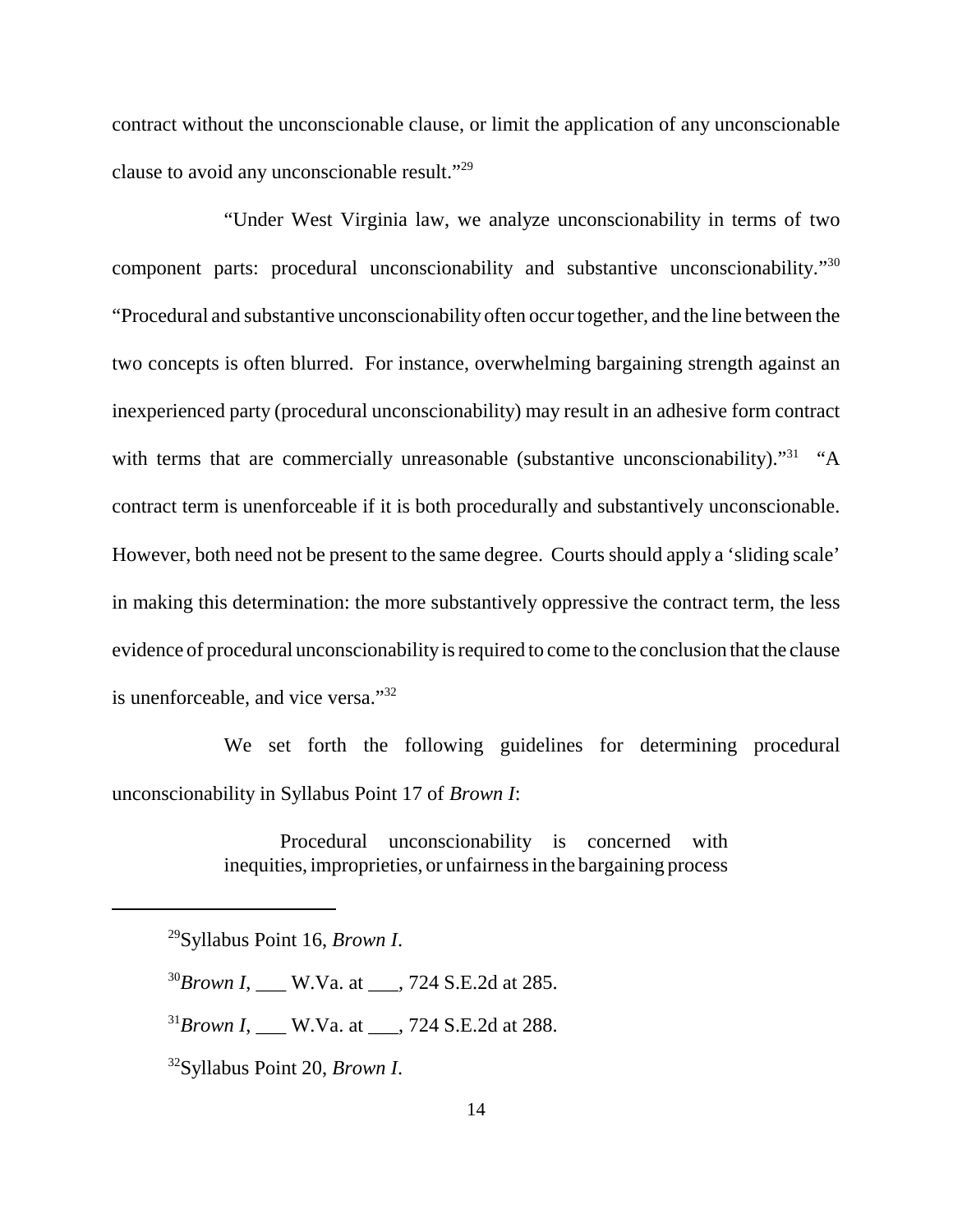and formation of the contract. Procedural unconscionability involves a variety of inadequacies that results in the lack of a real and voluntary meeting of the minds of the parties, considering all the circumstances surrounding the transaction. These inadequacies include, but are not limited to, the age, literacy, or lack of sophistication of a party; hidden or unduly complex contract terms; the adhesive nature of the contract; and the manner and setting in which the contract was formed, including whether each party had a reasonable opportunity to understand the terms of the contract.<sup>33</sup>

"Considering factors such as these, courts are more likely to find unconscionability in

consumer transactions and employment agreements than in contracts arising in purely

commercial settings involving experienced parties."<sup>34</sup>

Procedural unconscionability often begins with a contract of adhesion.

 A contract of adhesion is one drafted and imposed by a party of superior strength that leaves the subscribing party little or no opportunity to alter the substantive terms, and only the opportunity to adhere to the contract or reject it. A contract of adhesion should receive greater scrutiny than a contract with bargained-for terms to determine if it imposes terms that are oppressive, unconscionable or beyond the reasonable expectations of an ordinary person.<sup>35</sup>

As we recognized in *State ex rel. Dunlap v. Berger*, "[f]inding that there is an adhesion

contract is the beginning point for analysis, not the end of it; what courts aim at doing is

34*Brown I*, \_\_\_ W.Va. at \_\_\_, 724 S.E.2d at 285.

35Syllabus Point 18, *Brown I*.

 33Syllabus Point 17, *Brown I*.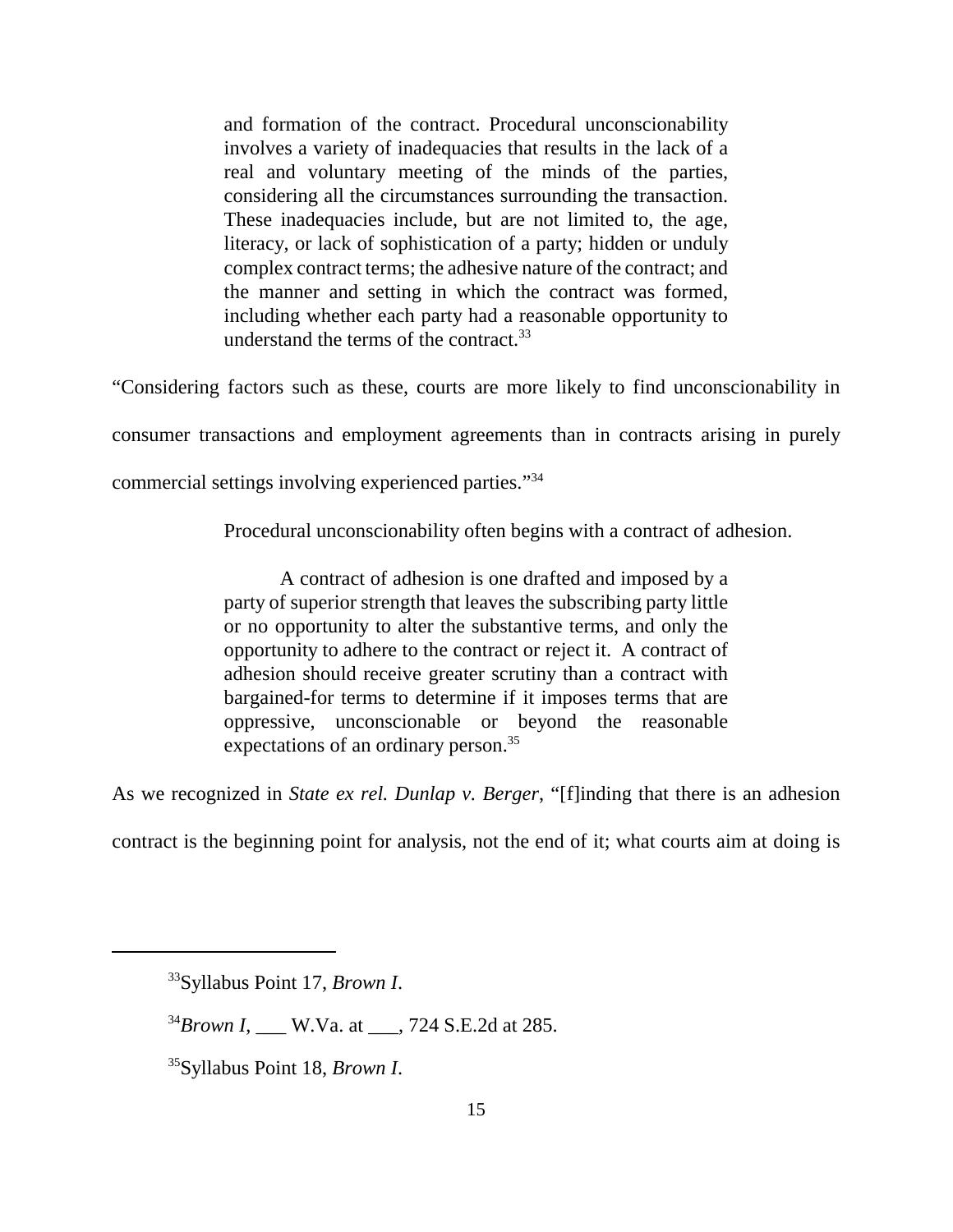distinguishing good adhesion contracts which should be enforced from bad adhesion contracts which should not."36

 "Substantive unconscionability involves unfairness in the contract itself and whether a contract term is one-sided and will have an overly harsh effect on the disadvantaged party. The factors to be weighed in assessing substantive unconscionability vary with the content of the agreement. Generally, courts should consider the commercial reasonableness of the contract terms, the purpose and effect of the terms, the allocation of the risks between the parties, and public policy concerns."<sup>37</sup>

Substantive unconscionability may manifest itself in the form of "an agreement requiring arbitration only for the claims of the weaker party but a choice of forums for the claims of the stronger party."<sup>38</sup> "Some courts suggest that mutuality of obligation is the locus

 <sup>36</sup>*State ex rel. Dunlap v. Berger*, 211 W.Va. 549, 557, 576 S.E.2d 265, 273 (2002)  (quoting *American Food Management, Inc. v. Henson*, 105 Ill.App.3d 141, 145, 434 N.E.2d 59, 62-63 (1982)).

 37Syllabus Point 19, *Brown I*.

 <sup>38</sup>*Mercuro v. Superior Court*, 96 Cal.App.4th 167, 176, 116 Cal.Rptr.2d 671, 677 (2002).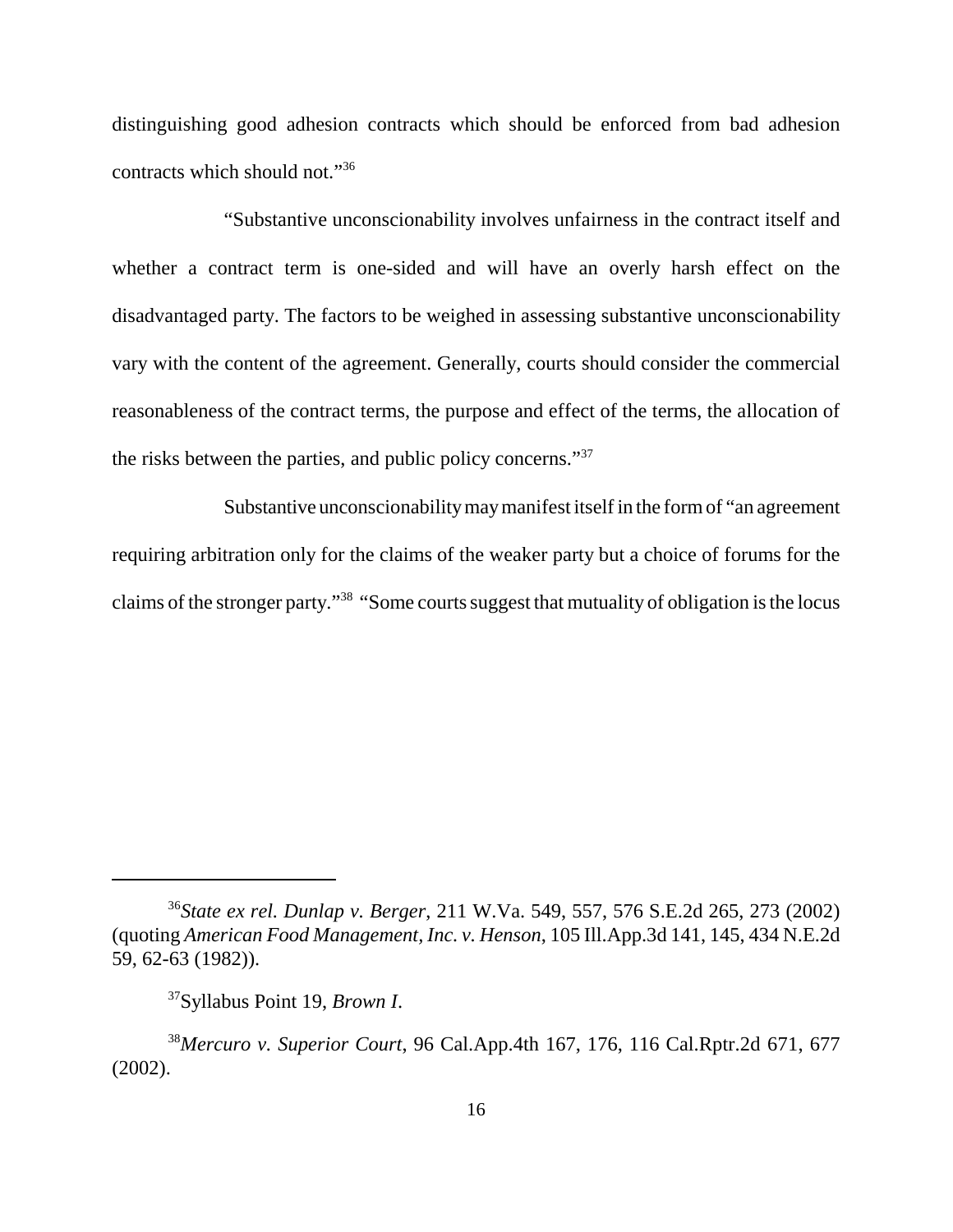around which substantive unconscionability analysis revolves."<sup>39</sup> "Agreements to arbitrate must contain at least 'a modicum of bilaterality' to avoid unconscionability."<sup>40</sup>

 <sup>39</sup>*Brown I*, \_\_\_ W.Va. at \_\_\_, 724 S.E.2d at 287. *See*, *e.g.*, *Abramson v. Juniper Networks, Inc.*, 115 Cal.App.4th 638, 664, 9 Cal.Rptr.3d 422, 442 (2004) ("In assessing substantive unconscionability, the paramount consideration is mutuality.").

<sup>40</sup>Abramson v. Juniper Networks, Inc., 115 Cal.App.4th at 657, 9 Cal.Rptr.3d at 437.  *See, e.g.*, *State ex rel. Richmond American Homes v. Sanders*, 228 W.Va. at 138, 717 S.E.2d at 922 (adhesion contract "established an arbitration process that lacked any modicum of bilaterality or mutuality – it limited the plaintiffs' rights [to seek damages] and not [the defendant's]" and was therefore unconscionable); Syllabus Point 6, *State ex rel. Saylor v. Wilkes*, 216 W.Va. 766, 613 S.E.2d 914 (2005) ("An employer's promise merely to review an employment application in exchange for a job applicant's promise to submit employment- related disputes not associated with the application process to arbitration does not represent consideration sufficient to create an enforceable contract to arbitrate such employment disputes."); Syllabus Point 6, *Arnold v. United Companies Lending Corp.*, 204 W.Va. 229, 237, 511 S.E.2d 854, 862 (1998) ("Where an arbitration agreement entered into as part of a consumer loan transaction contains a substantial waiver of the borrower's rights, including access to the courts, while preserving the lender's right to a judicial forum, the agreement is unconscionable and, therefore, void and unenforceable as a matter of law."). *See generally*,  *Lowther Oil Co. v. Guffey*, 52 W.Va. 88, 91, 43 S.E. 101, 102 (1903) (where consideration "is grossly inadequate it is regarded as proof of fraud"). *See also*, *Dumais v. American Golf*  Corp., 299 F.3d 1216, 1219 (10<sup>th</sup> Cir. 2002) ("an arbitration agreement allowing one party the unfettered right to alter the arbitration agreement's existence or its scope is illusory"); Floss v. Ryan's Family Steak Houses, Inc., 211 F.3d 306, 315-16 (6<sup>th</sup> Cir. 2000) (ability to choose nature of forum and alter arbitration agreement without notice or consent renders arbitration agreement illusory); *Iberia Credit Bureau, Inc. v. Cingular Wireless LLC*, 379 F.3d 159, 169 ( $5<sup>th</sup>$  Cir. 2004) ("The one-sidedness of the duty to arbitrate raises a serious question as to the clause's validity."); *Ingle v. Circuit City Stores, Inc.*, 328 F.3d 1165, 1173  $(9<sup>th</sup> Cir. 2003)$  (arbitration clause "limiting its coverage to claims brought by employees" lacked bilaterality and was unconscionable); *Showmethemoney Check Cashers, Inc. v. Williams*, 342 Ark. 112, 120-121, 27 S.W.3d 361, 366-367 (Ark., 2000) ("[L]ack of mutuality to arbitrate in arbitration clauses renders the clauses void as to the bound party." Agreement lacked mutuality of obligation where consumer was bound by arbitration in every respect, yet company could "proceed immediately to court to collect amounts due it.").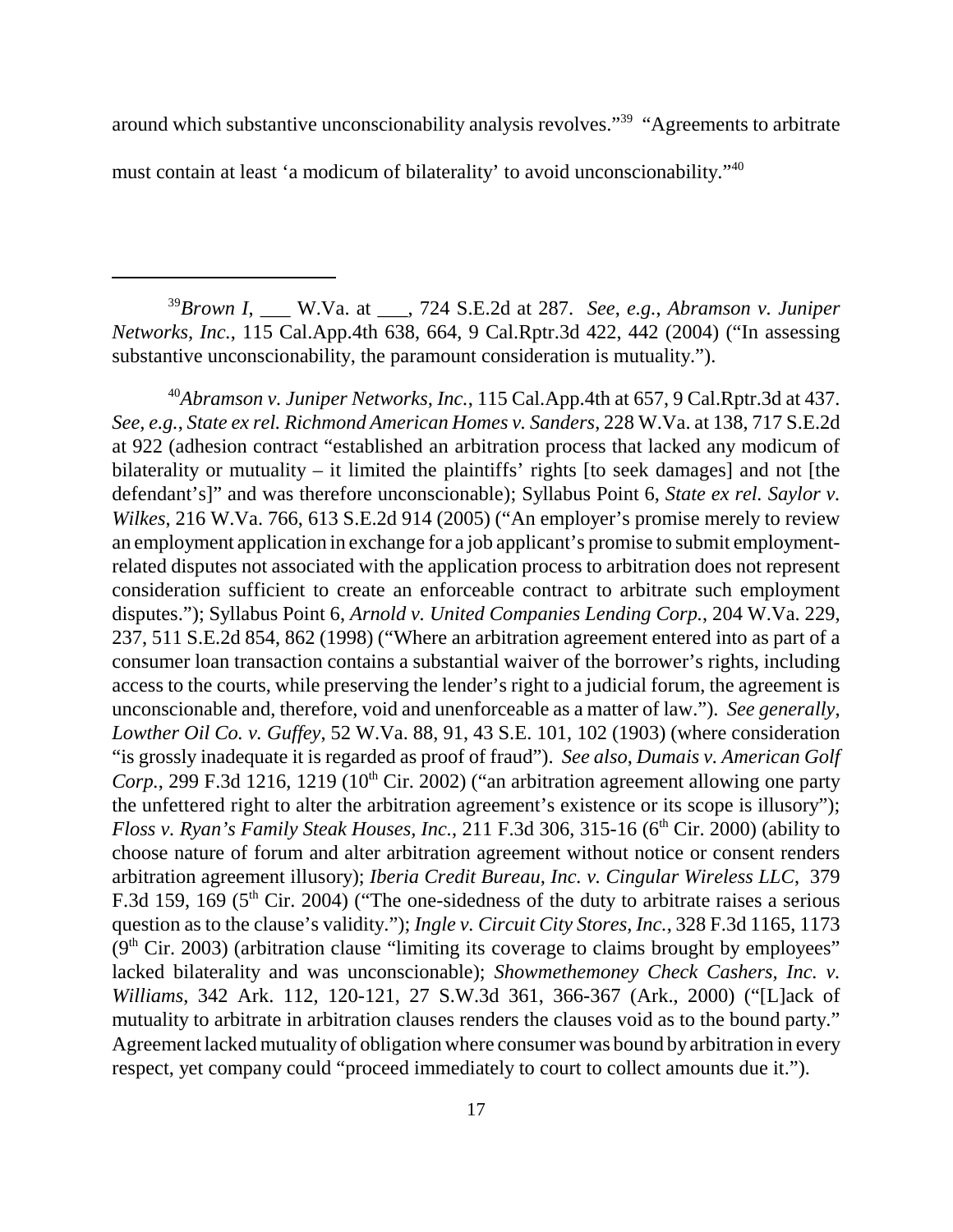We recently noted in *State ex rel. Richmond American Homes v. Sanders* that when "an agreement to arbitrate imposes high costs that might deter a litigant from pursuing a claim, a trial court may consider those costs in assessing whether the agreement is substantively unconscionable."<sup>41</sup> As even the United States Supreme Court has recognized, "[t]he existence of large arbitration costs could preclude a litigant . . . from effectively vindicating her  $\dots$  rights in the arbitral forum."<sup>42</sup> "[I]t is not only the costs imposed on the claimant but the risk that the claimant may have to bear substantial costs that deters the exercise of the constitutional right of due process."43 In *State ex rel. Dunlap v. Berger*, we held that a trial court could consider the effect of those high costs in its substantive unconscionability analysis:

> Provisions in a contract of adhesion that if applied would impose unreasonably burdensome costs upon or would have a substantial deterrent effect upon a person seeking to enforce and vindicate rights and protections or to obtain statutory or common-law relief and remedies that are afforded by or arise under state law that exists for the benefit and protection of the public, are unconscionable; unless the court determines that exceptional circumstances exist that make the provisions conscionable. responsibility of showing the costs likely to be imposed by the application of such a provision is upon the party challenging the provision; the issue of whether the costs would impose an In any challenge to such a provision, the

 <sup>41</sup>*State ex rel. Richmond American Homes v. Sanders*, 228 W.Va. at 137, 717 S.E.2d at 921.

<sup>&</sup>lt;sup>42</sup>Green Tree Financial Corp.–Alabama v. Randolph, 531 U.S. 79, 90 (2000).

 <sup>43</sup>*Armendariz v. Foundation Health Psychcare Services, Inc.*, 24 Cal.4th 83, 110, 99 Cal.Rptr.2d 745, 6 P.3d 669, 687 (2000).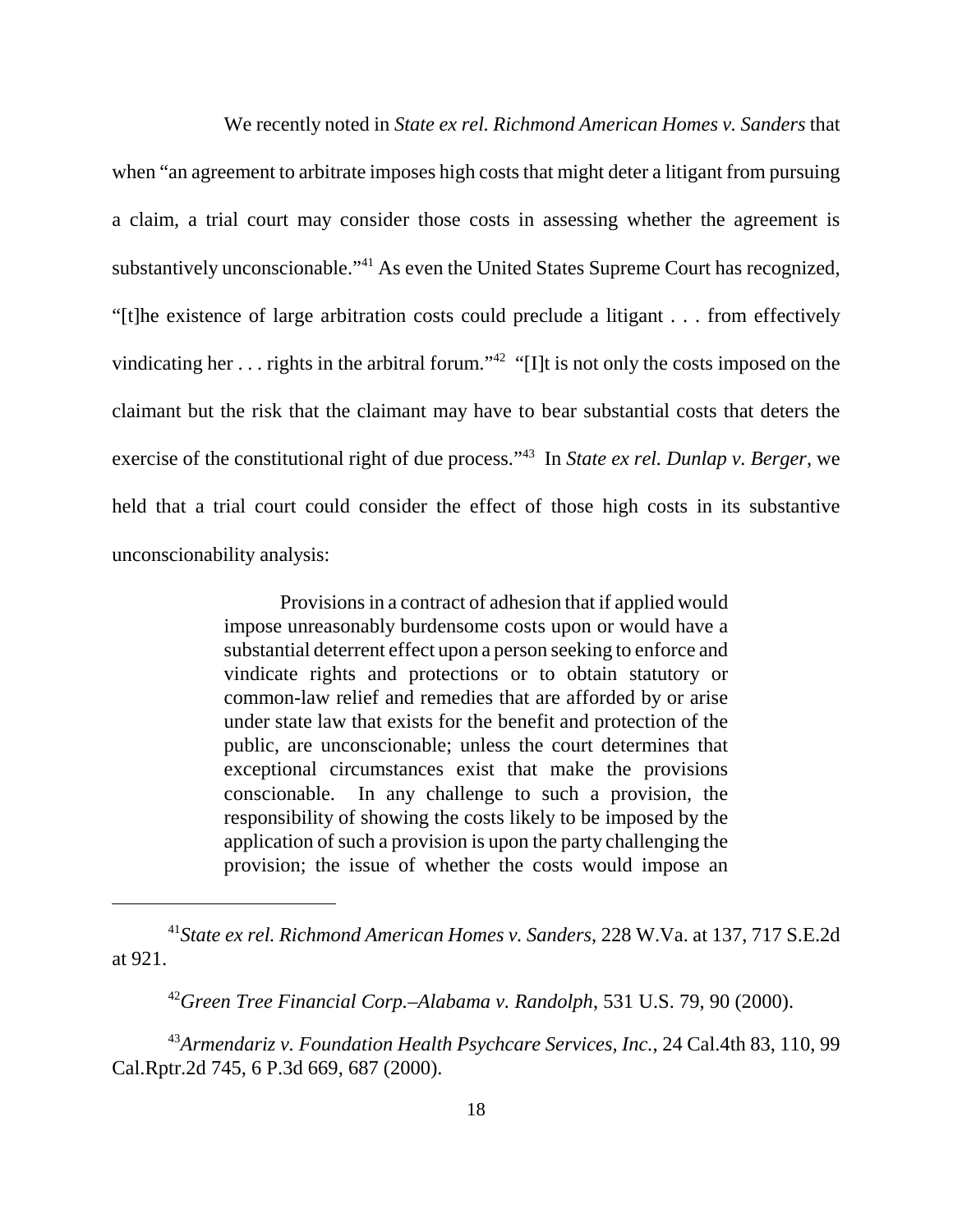unconscionably impermissible burden or deterrent is for the court.44

We recognized in *Brown I* that "[n]o single, precise definition of substantive unconscionability can be articulated<sup>145</sup> because "the factors to be considered vary with the content of the agreement at issue."<sup>46</sup> "Accordingly, courts should assess whether a contract provision is substantively unconscionable on a case-by-case basis."<sup>47</sup>

#### B. *The Parties' Arguments on Unconscionability*

 Plaintiff Brown and plaintiff Taylor assert that the circuit court erred in compelling them to arbitrate their claims. Both assert that the circumstances under which the admission agreement was signed (the procedure under which the contract was adopted), and the terms of the arbitration agreement contained within the defendant's admission agreement (the substance), render the arbitration agreement unconscionable and unenforceable.

 However, counsel for Marmet Health Care Center continues to vigorously assert that the record supports the enforceability of the arbitration clause. Furthermore, the plaintiffs—in their briefs and oral argument—assert that additional discovery, in this case

<sup>45</sup>*Brown I*, \_\_\_ W.Va. at \_\_\_, 724 S.E.2d at 288.

 <sup>46</sup>*Id.*, \_\_\_ W.Va. at \_\_\_, 724 S.E.2d at 287 (quoting *Hayes v. Oakridge Home*, 122 Ohio St.3d 63, 69, 908 N.E.2d, 408, 414 (2009)).

<sup>47</sup>*Id.*, <u>\_\_\_</u> W.Va. at \_\_\_, 724 S.E.2d at 288.

 44Syllabus Point 4, *State ex rel. Dunlap v. Berger*, 211 W.Va. 549, 567 S.E.2d 265 (2002).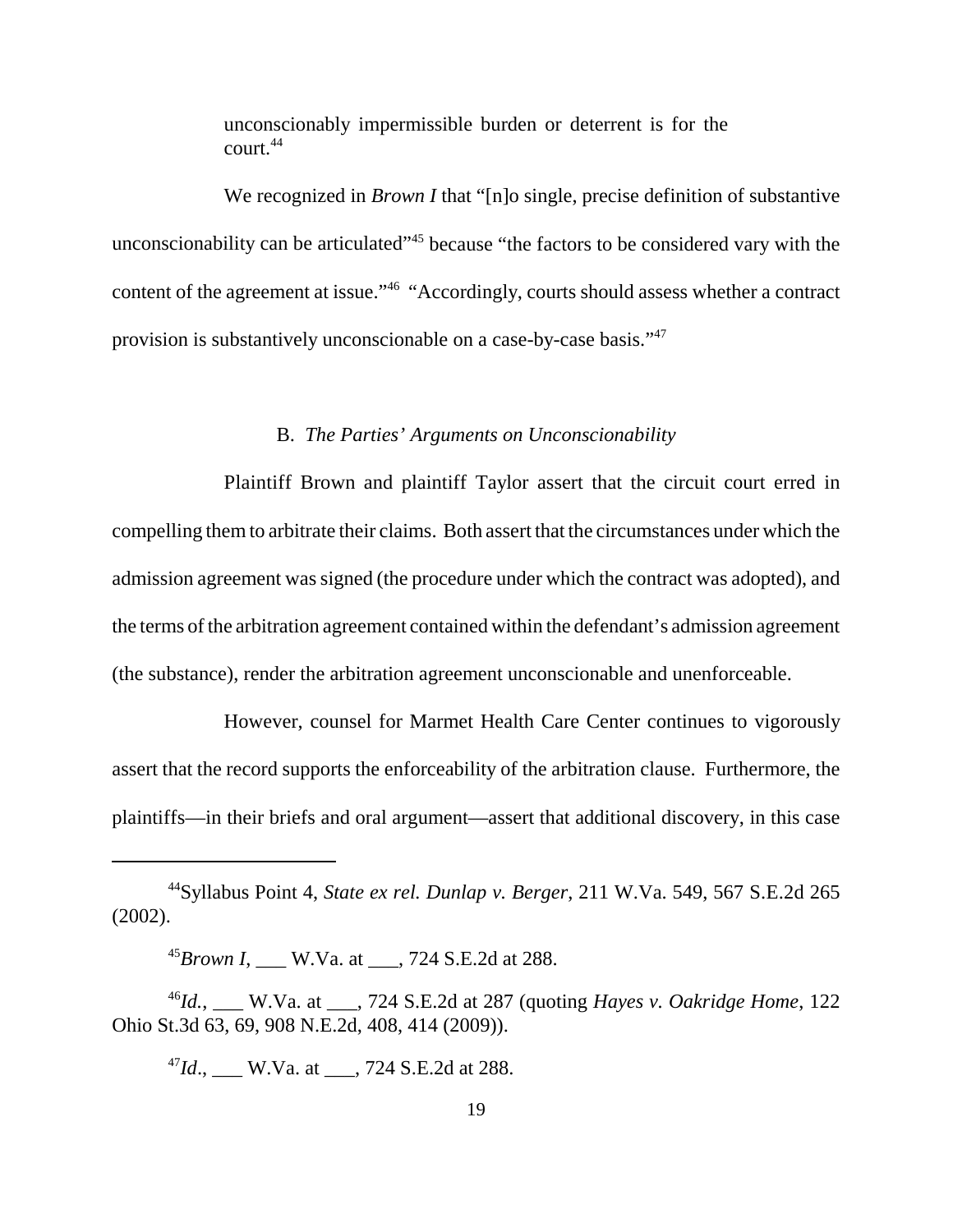and cases like it, would help to clarify whether the arbitration clauses are unenforceable. The plaintiffs contend that other courts have permitted parties opposing a motion to compel arbitration to take discovery on the unconscionability of an arbitration provision.<sup>48</sup> Given the United States Supreme Court's stated position on this matter— that claims of coercion, fraud, or unequal bargaining power in the formation of an arbitration agreement are "best left for resolution in specific cases<sup>"49</sup>— further development of the factual record by the parties is proper.

 In federal courts, Section 4 of the FAA (9 U.S.C § 4) provides for discovery in connection with a motion to compel arbitration if "the making of the arbitration agreement . . . be in issue." *Simula, Inc. v. Autoliv, Inc.*, 175 F.3d 716, 726 (9th Cir.1999). *See also Prima Paint Corp. v. Flood & Conklin Mfg. Co.*, 388 U.S. 395, 403–04 (1967) (on application for stay pending arbitration, a federal court may consider issues relating to the making and performance of the agreement to arbitrate); *Hamby v. Power Toyota Irvine*, 798 F.Supp.2d 1163, 1165 (S.D.Cal., 2011) (permitting discovery on unconscionability as a generally applicable contract defense); *Newton v. Clearwire Corp.*, 2011 WL 4458971 (E.D.Cal. Sept.23, 2011) (finding plaintiff entitled to much of the discovery she sought because it was relevant to her argument that the arbitration clause at issue produces overly harsh or unjustifiably one-sided results, and therefore is unconscionable); *Hess v. Sprint Spectrum, L.P.*, 2012 WL 37399 (W.D.Wash. Jan. 9, 2012) (permitting sixty days of discovery on the alleged unconscionability of the arbitration clauses).

 <sup>49</sup>*Gilmer v. Interstate/Johnson Lane Corp.*, 500 U.S. 20, 33 (1991).

 <sup>48</sup>*See Owens v. National Health Corp.*, 263 S.W.3d 876, 889 (Tenn., 2007) (plaintiff, asserting that determination of the unconscionabilityof a nursing home arbitration agreement is fact driven, permitted discovery to develop the factual record before trial court decided that  issue); *Kindred Healthcare, Inc. v. Peckler*, 2006 WL 1360282 (Ky., 2006) (permitting a plaintiff discovery on the sole issue of whether arbitration agreement in nursing home admission contract was void); *Premiere Automotive Group, Inc. v. Welch*, 794 So.2d 1078, 1083 (Ala., 2001) (plaintiff entitled to limited discovery regarding entry into arbitration agreement with auto dealer). *See also*, *Beverly Enterprises-Mississippi Inc. v. Powell*, 244 Fed.Appx. 577 (5<sup>th</sup> Cir. 2007) (remanding nursing-facility case for resolution of conflicting depositional evidence taken in discoveryconcerning enforceabilityof arbitration agreement).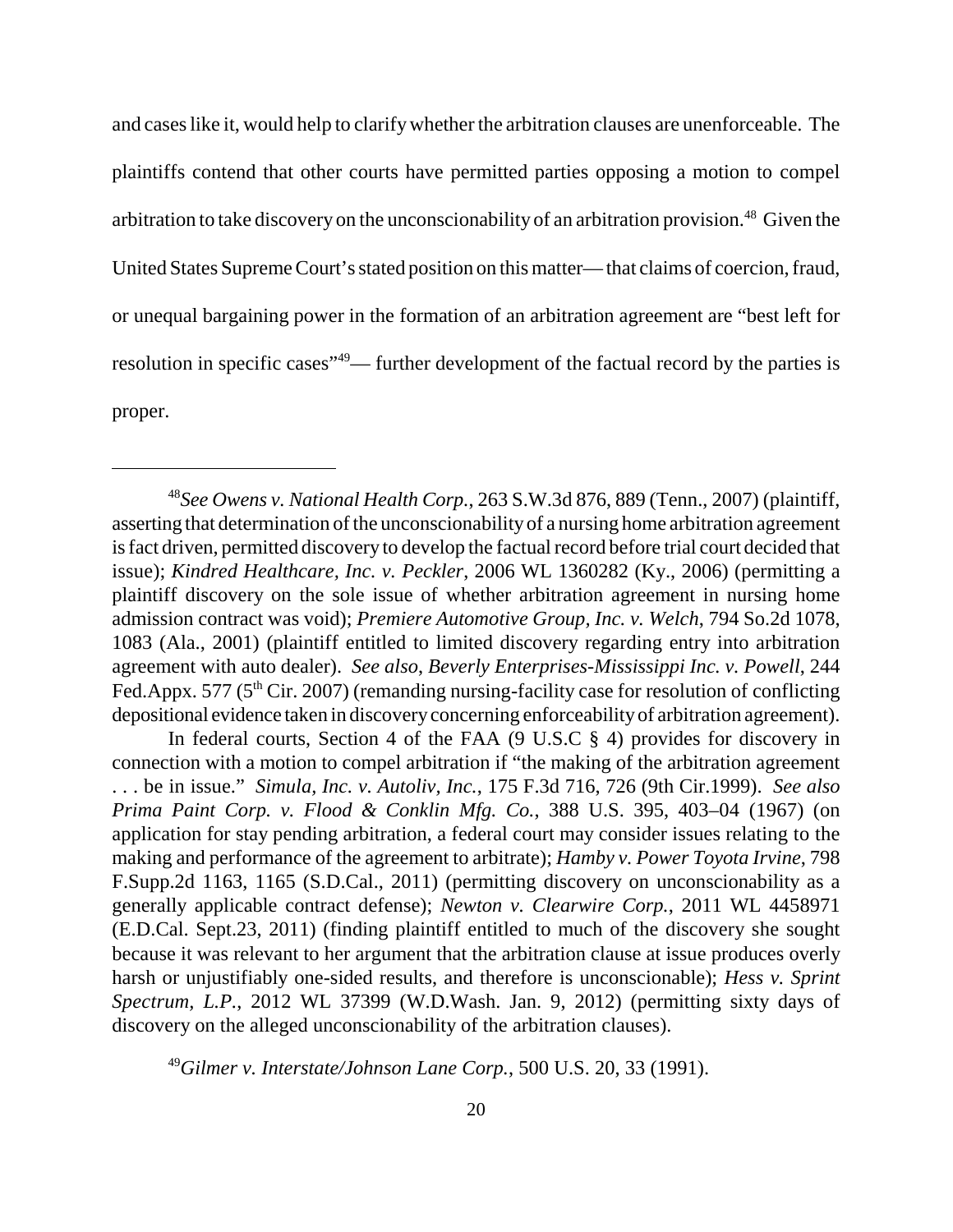Hence, in an abundance of caution and with deference to the Supreme Court's mandate that the arbitration clauses only be found "unenforceable under state common law principles that are not specific to arbitration,"<sup>50</sup> we determine that the fairest route is to reverse the circuit courts' prior orders and permit the parties to develop the evidence. None of the circuit courts had the benefit of the guidelines that were developed in *Brown I*. 51 In Brown's case, the circuit court wholly failed to prepare findings of fact and conclusions of law. And, of course, in the discretion of the circuit courts, discovery may clarify the facts and circumstances surrounding the execution and fairness of the arbitration clauses.

 Accordingly, the circuit court's August 25, 2009, and September 29, 2009, dismissal orders must be reversed.<sup>52</sup>

 <sup>50</sup>*Marmet Health Care Center, Inc. v. Brown*, 565 U.S. at \_\_\_, 132 S.Ct. at 1204.

 $51$ The circuit courts also did not have the benefit of cases interpreting and applying *Brown I. See*, *e.g.*, *State ex rel. Richmond American Homes v. Sanders*, 228 W.Va. 125, \_\_\_, 717 S.E.2d 909, 913 (2011); *State ex rel. Johnson Controls, Inc. v. Tucker*, \_\_\_ W.Va. \_\_\_, \_\_\_ S.E.2d \_\_\_ (No. 11-1515, June 13, 2012).

 $52$ The plaintiffs posit that the arbitration clauses in all three cases are unenforceable for two other reasons.

 First, the plaintiffs argue it is impossible to comply with the arbitration clauses. The Marmet Heath Care Center arbitration clause requires "binding arbitration in accordance with  the *Commercial Arbitration Rules* of the American Arbitration Association[.]" However, effective January 1, 2003, the American Arbitration Association announced that "it will no longer accept the administration of cases involving individual patients without a post-dispute agreement to arbitrate." American Arbitration Association, "Healthcare Policy Statement," *www.adr.org*. The Clarksburg Nursing and Rehabilitation Center arbitration clause requires "binding arbitration . . . in accordance with the Code of Procedure of the National Arbitration Forum ('NAF') which is hereby incorporated into this Agreement[.]" However, the National Arbitration Forum announced it would "cease to administer consumer arbitration disputes (continued...)